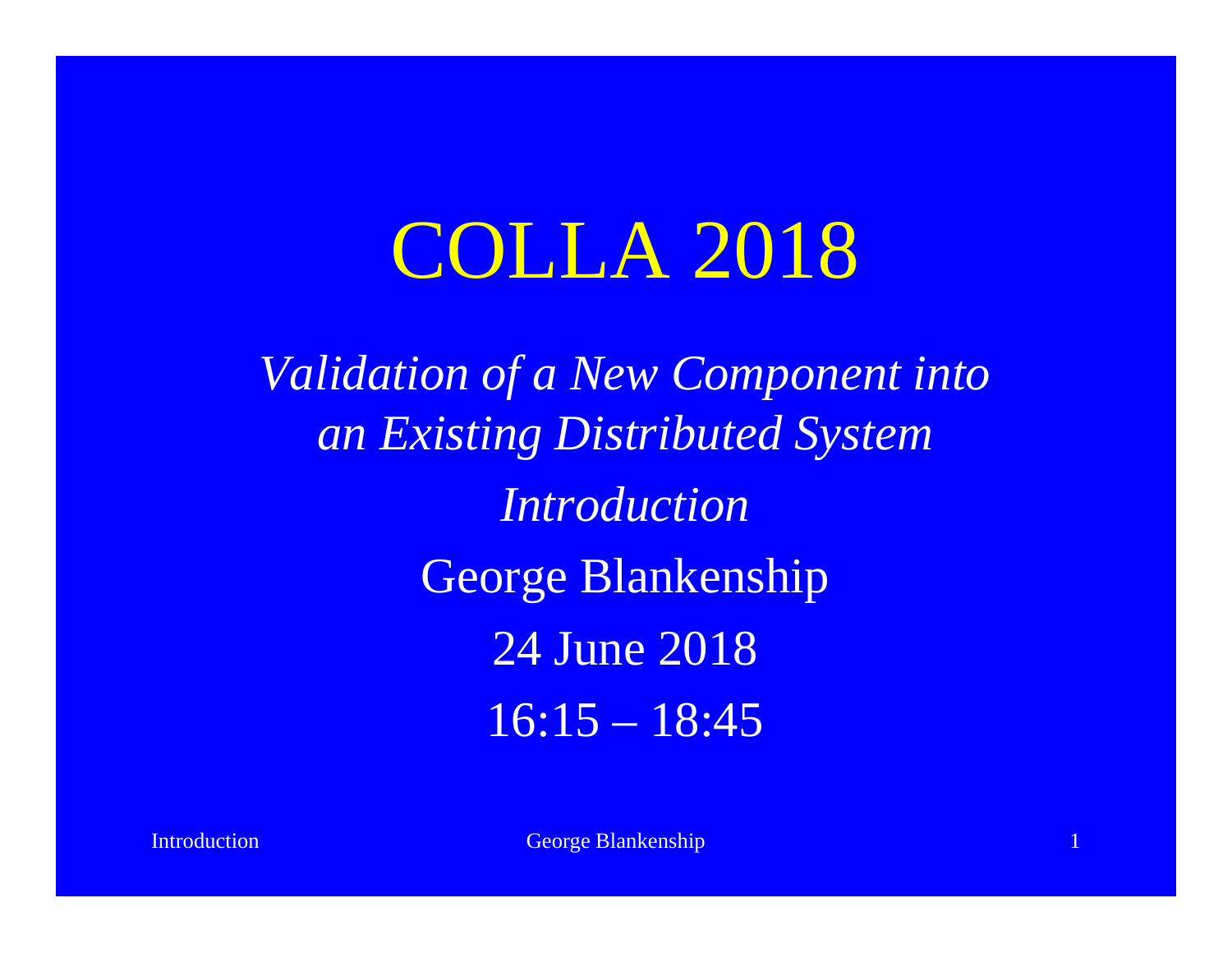## George Blankenship

#### • Academics

- BS Georgetown university (mathematics)
- MS Marymount (computer science)
- DSC work at GWU (computer science)
- 40+ years in computer industry
	- Protocol design
	- TCP/IP implementation manager
	- Distributed system project manager
	- Systems programmer and consultant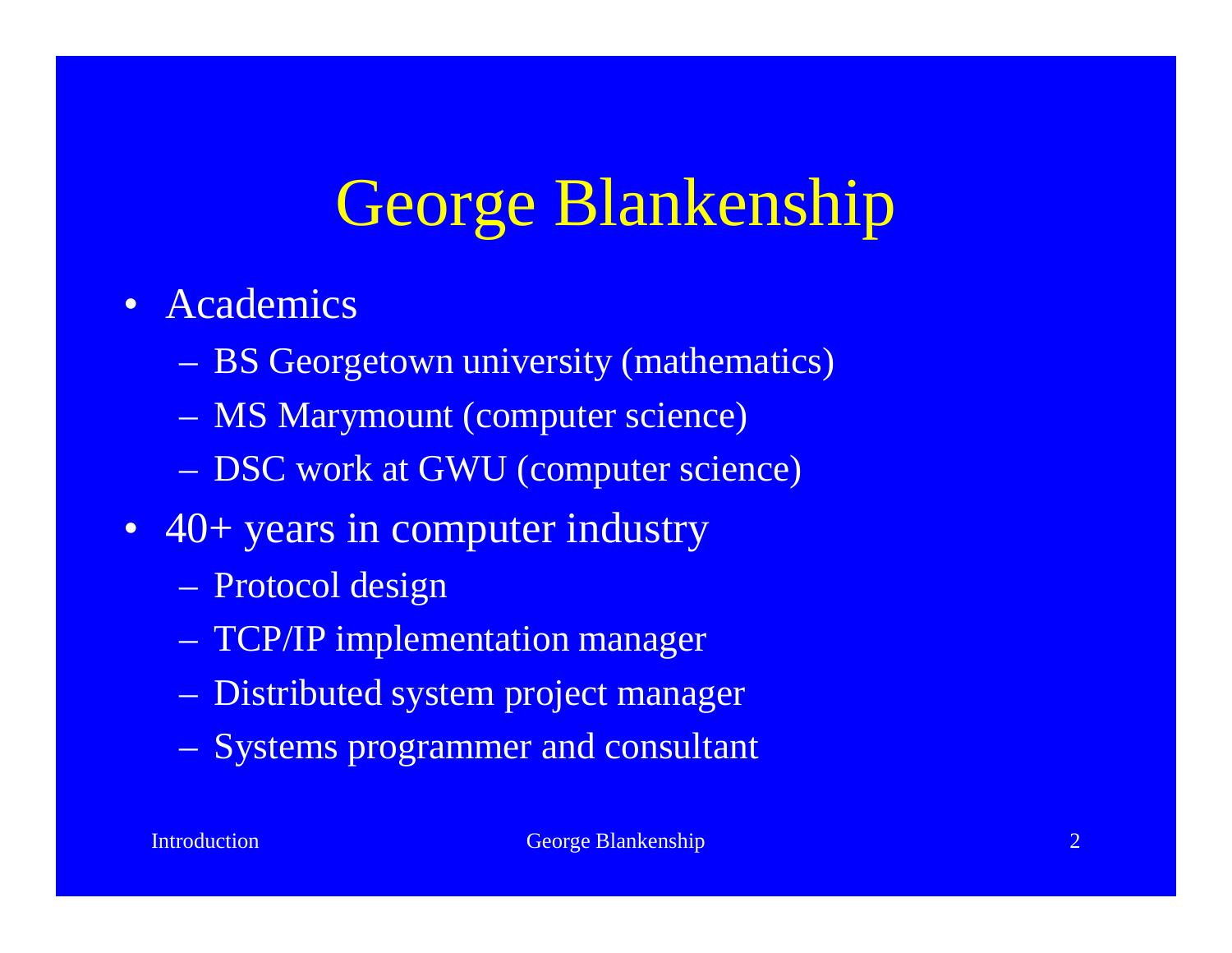#### Outline of Tutorial

- Introduction
- Collaboration
- Mature Distributed System
- Addition of a New System
- System Development Life Cycle
- Validation of a New System Requirements
- Validation of a New System
- Validation Demonstration
- Lessons Learned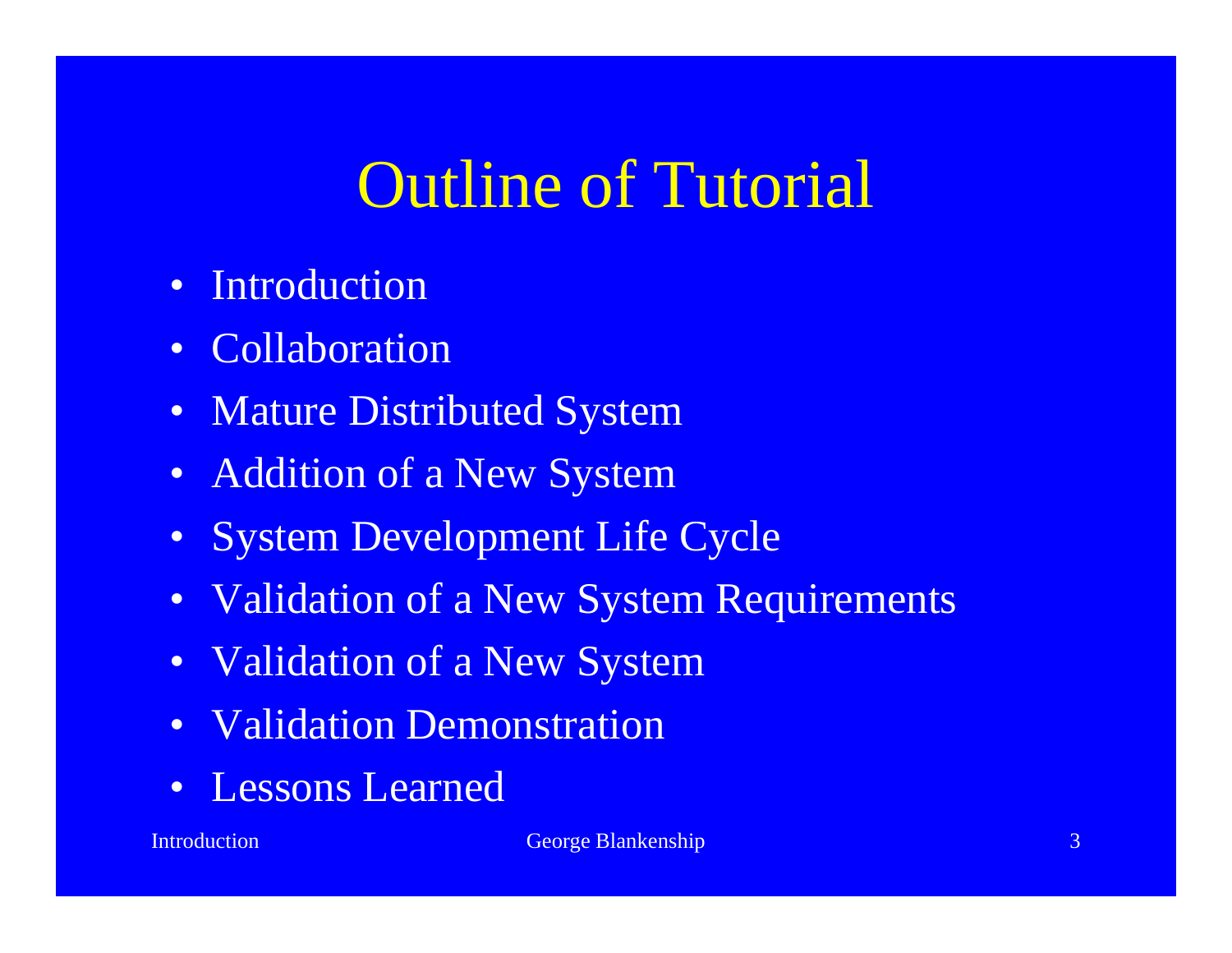### Objective of Tutorial

- Explore the integration of a new component into an existing mature processing environment
- The objective the new component is to introduce a new capability desired by the end users
- The approach would also be appropriate for an update to an existing component
- The approach assumption is that the existing componentry is stable and reliable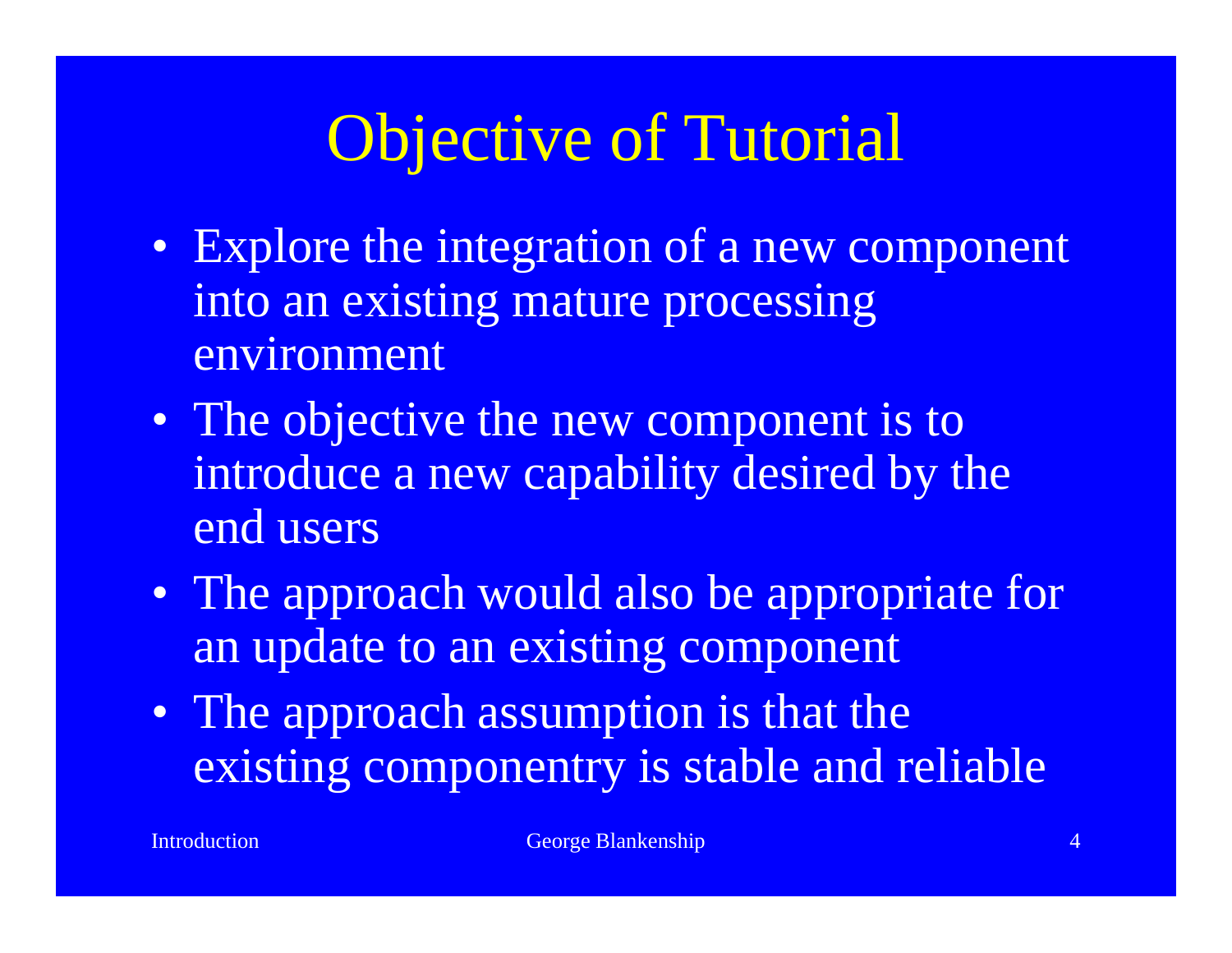#### Outline of the Tutorial

- Collaboration
- A complex mature distributed system
- A new capability for the system
- SDLC overview
- Requirements validation
- Target system validation
- Validation software
- Lessons learned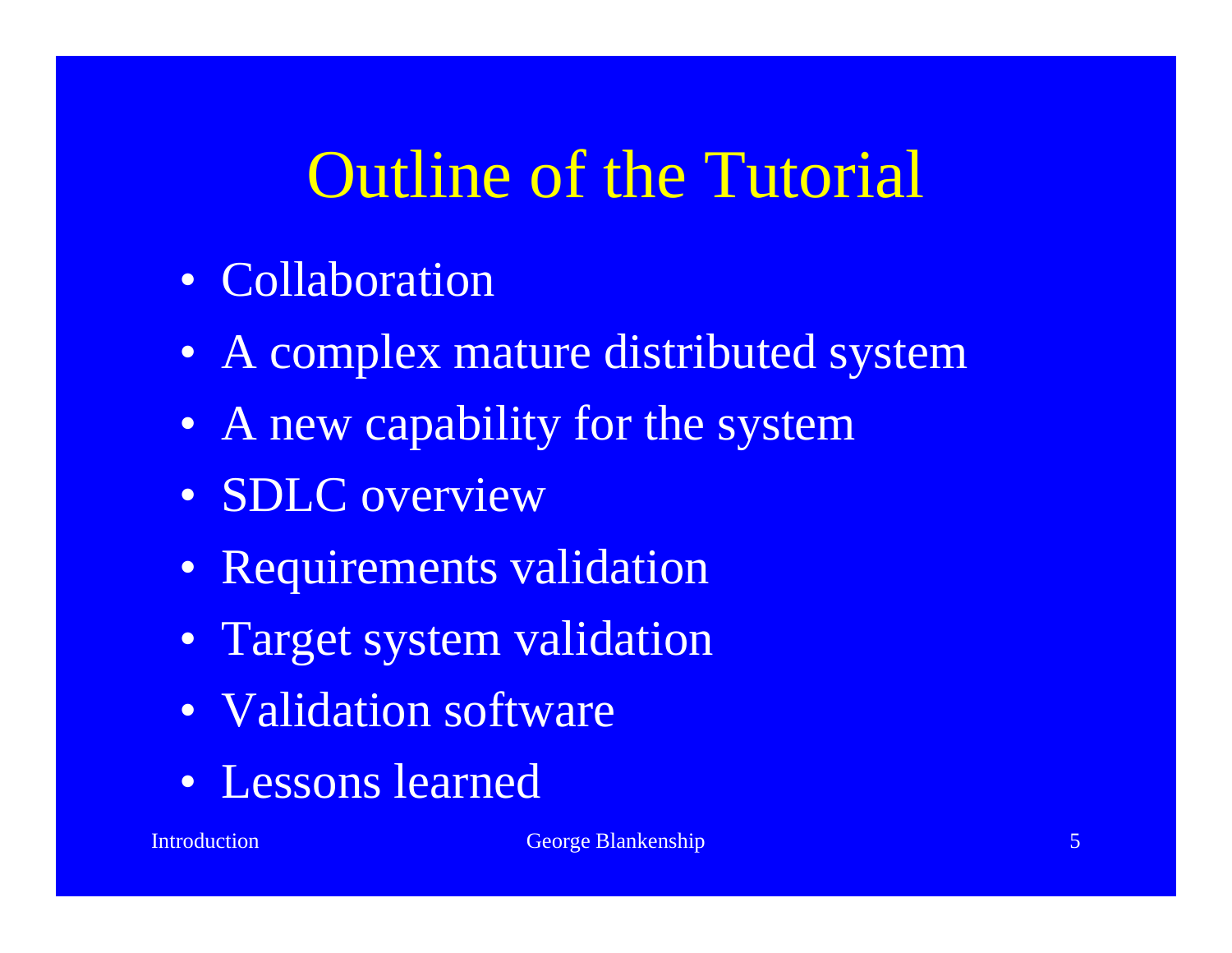#### Rationale for the Discussion

- My experience has been focused on projected performance of a large distributed system
	- Apollo lunar landing program
	- Skylab program
	- Weather system upgrade program
	- Encrypted messaging
	- ARPANET migration to the Internet (informal organization)
	- GOSIP (national validation laboratories)
- Common thread is validation is based upon proper transmission
- Is this approach proper?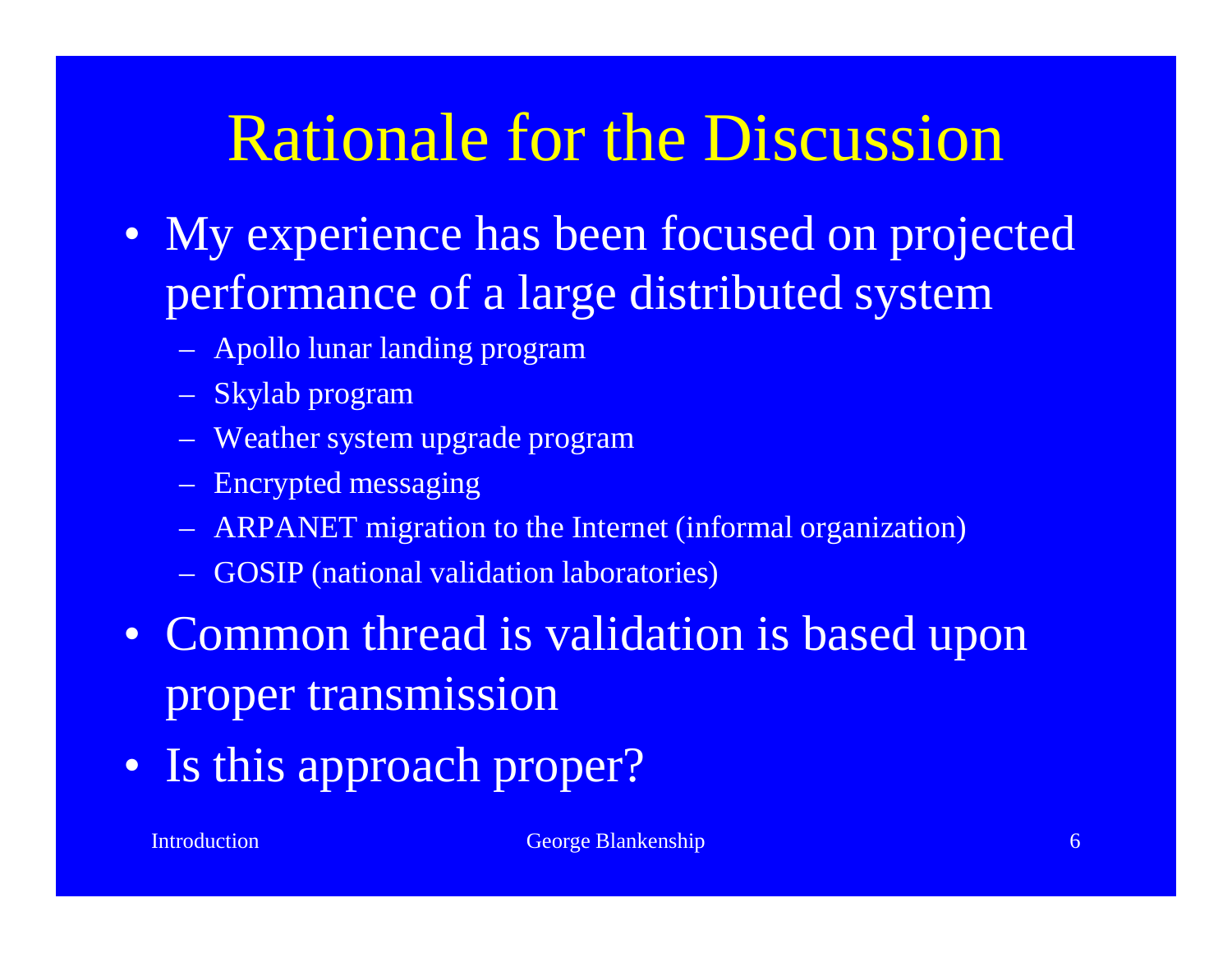#### What is Collaboration?

- Definition
- Major components
	- Messages
	- Engines
- Human collaboration
- System Collaboration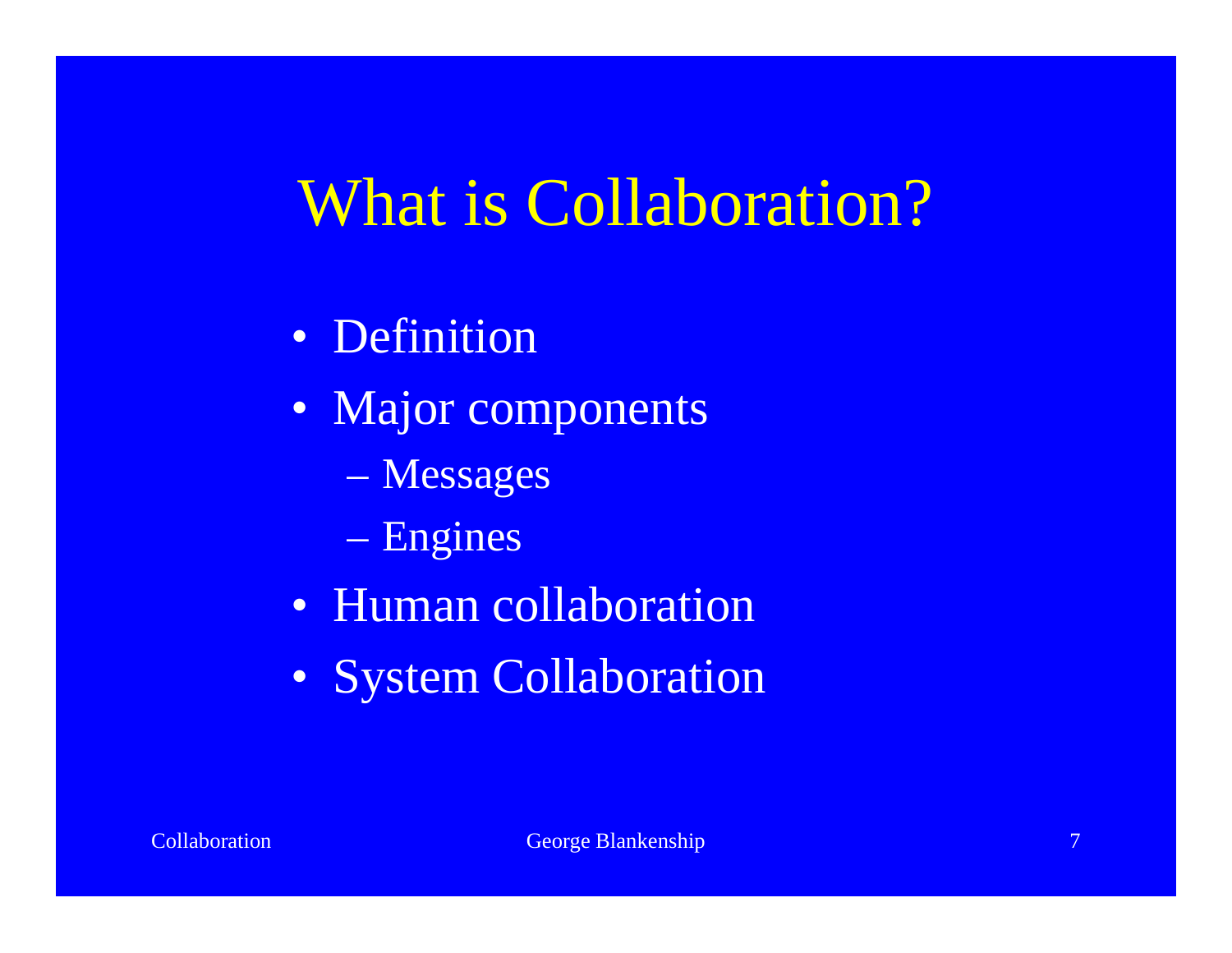#### Definition of Collaboration

- Cooperative environment where two (or more) entities work to a common goal
- The key item for a successful collaboration is a clear definition of the environment
	- The objective
	- The work items
	- The exchange of work items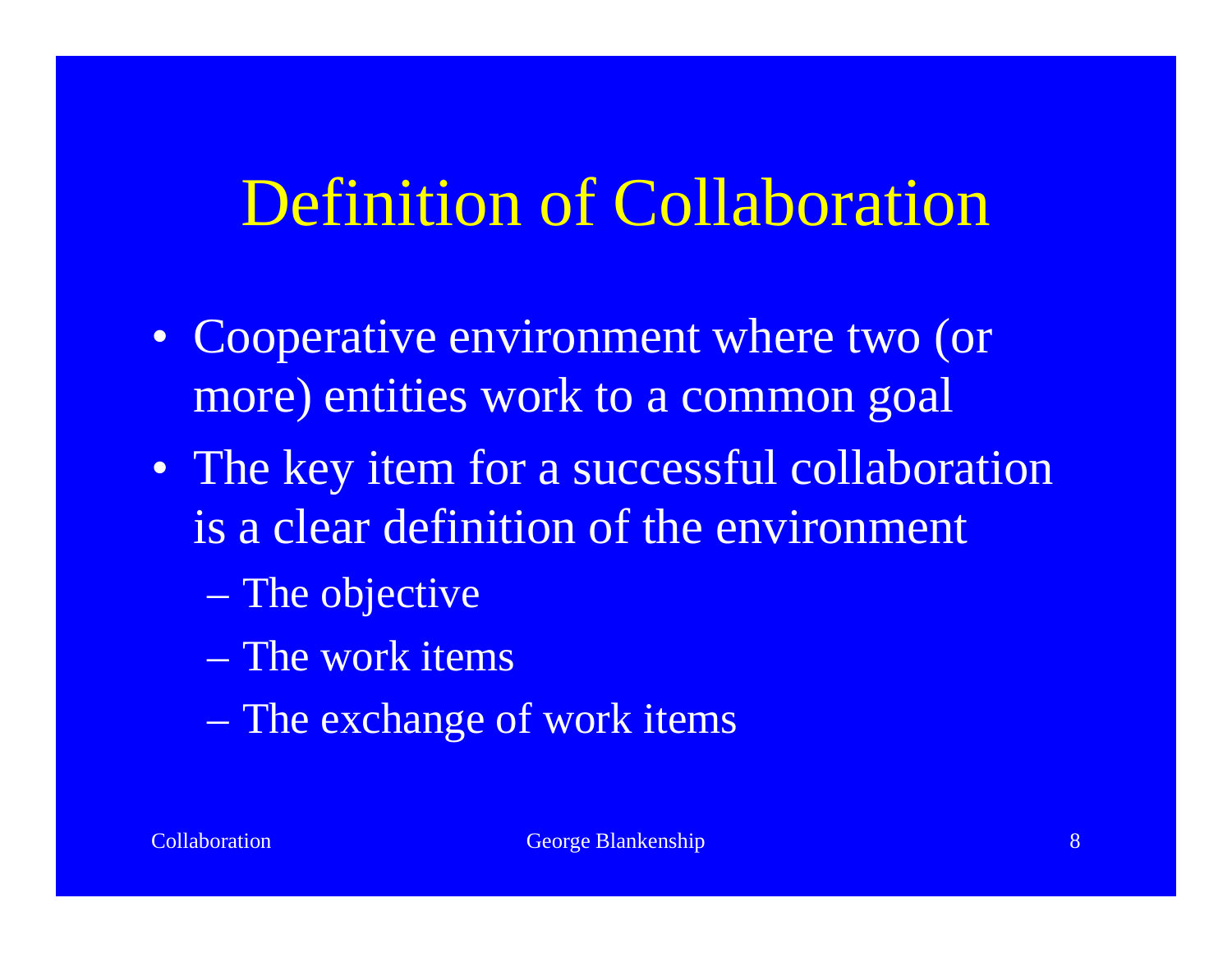#### Major Elements of Collaboration

- The messages are the encapsulation objects for the movement of the work items
- The actual path used by the entities is shared by each entity, but is independent of the collaboration objective
	- Voice or an electronic transmission
	- Common encoding for all entities
	- Common approach for message movement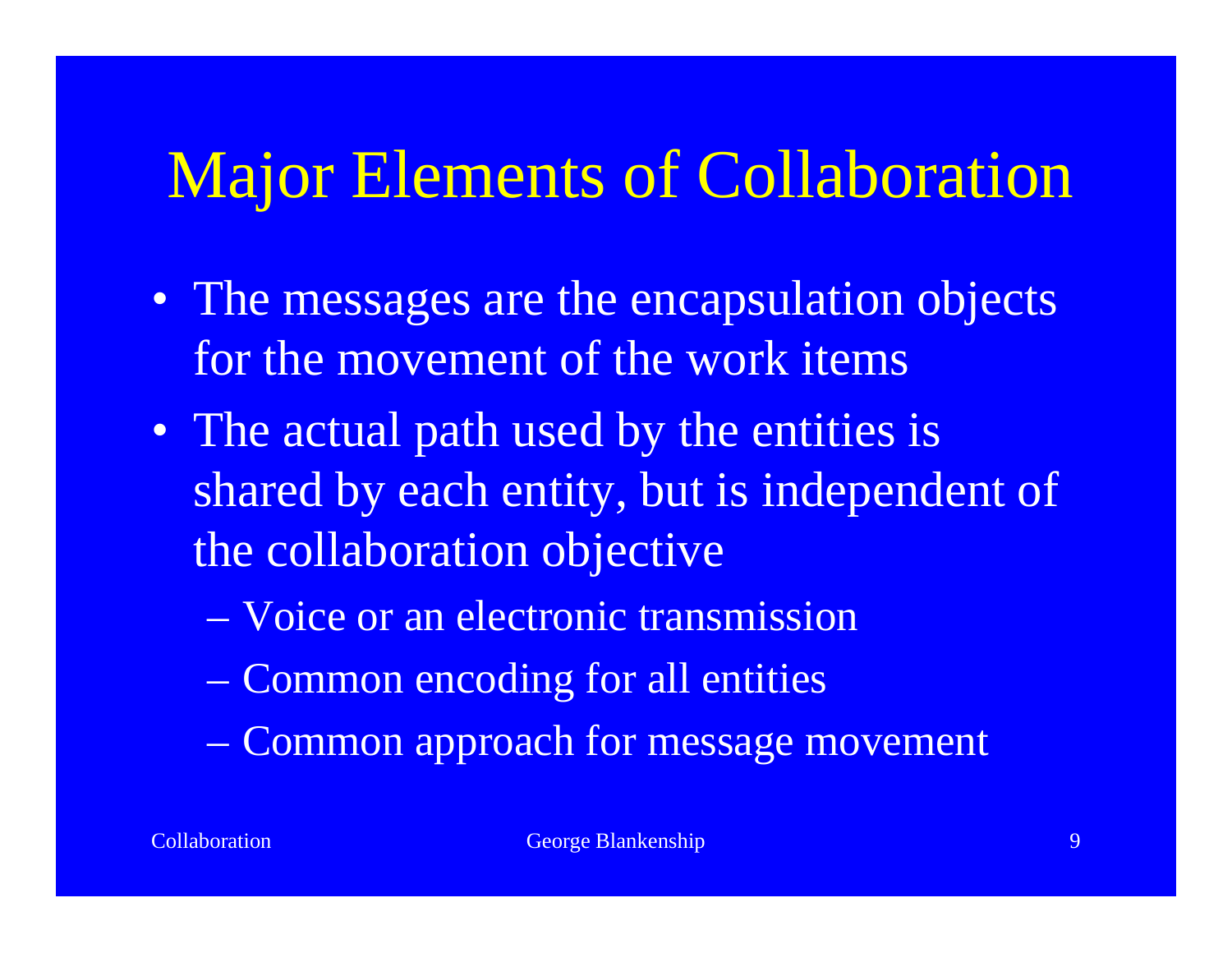## Collaboration Engine Components

- The engines are the entities that consume the work items
- The message encoding used is shared by all entities, but is independent of the collaboration objective
	- Message items follow a standard encoding
	- Message items must have a clear definition
	- Message item must have a clear context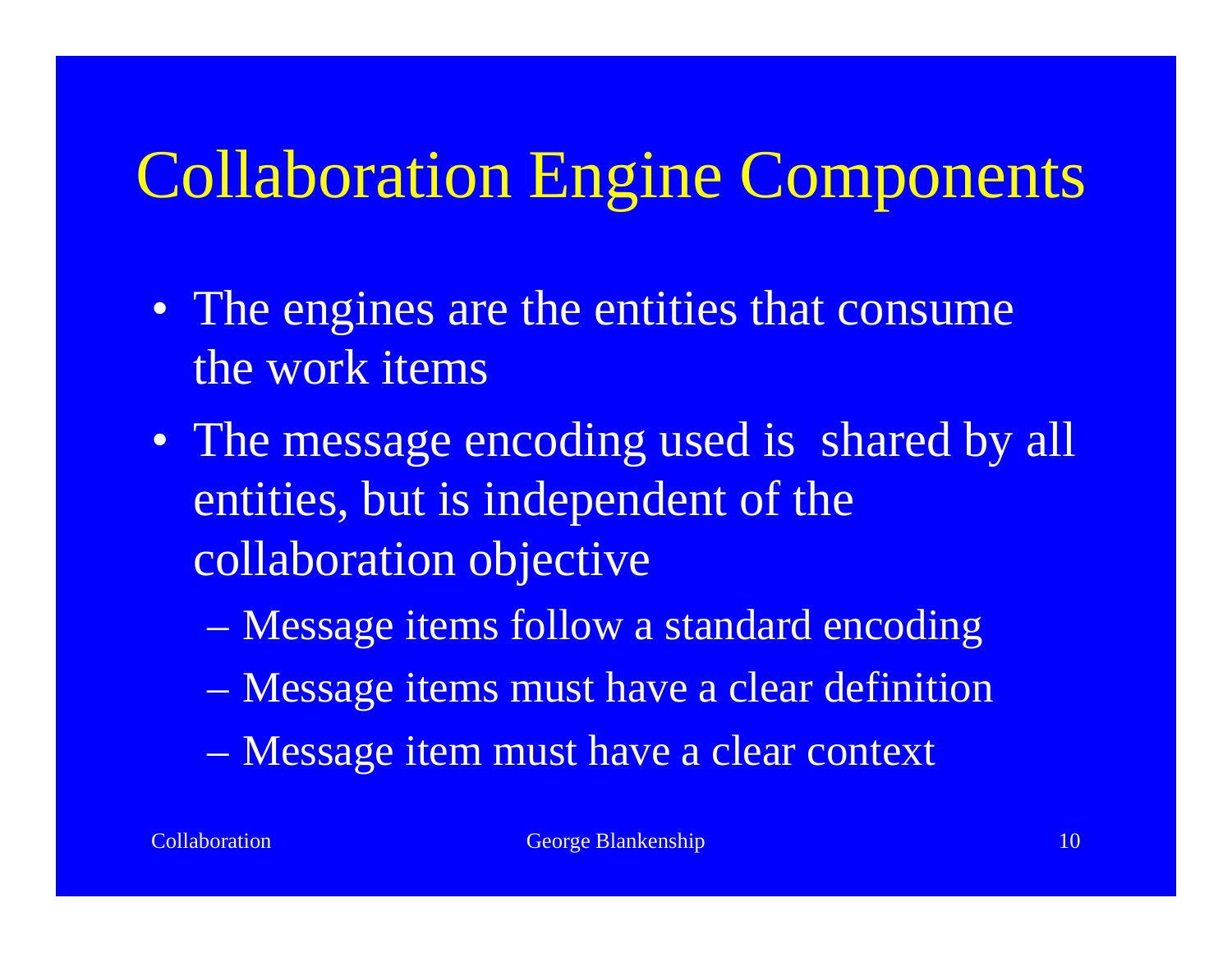#### Human Collaboration

- The message engine in a human collaboration is the human being
- The message encoding is based upon language (vocabulary and grammar)
- The human being recognizes the message content
	- Information for a decision (future or immediate)
	- Request for information
- Example is text message conversation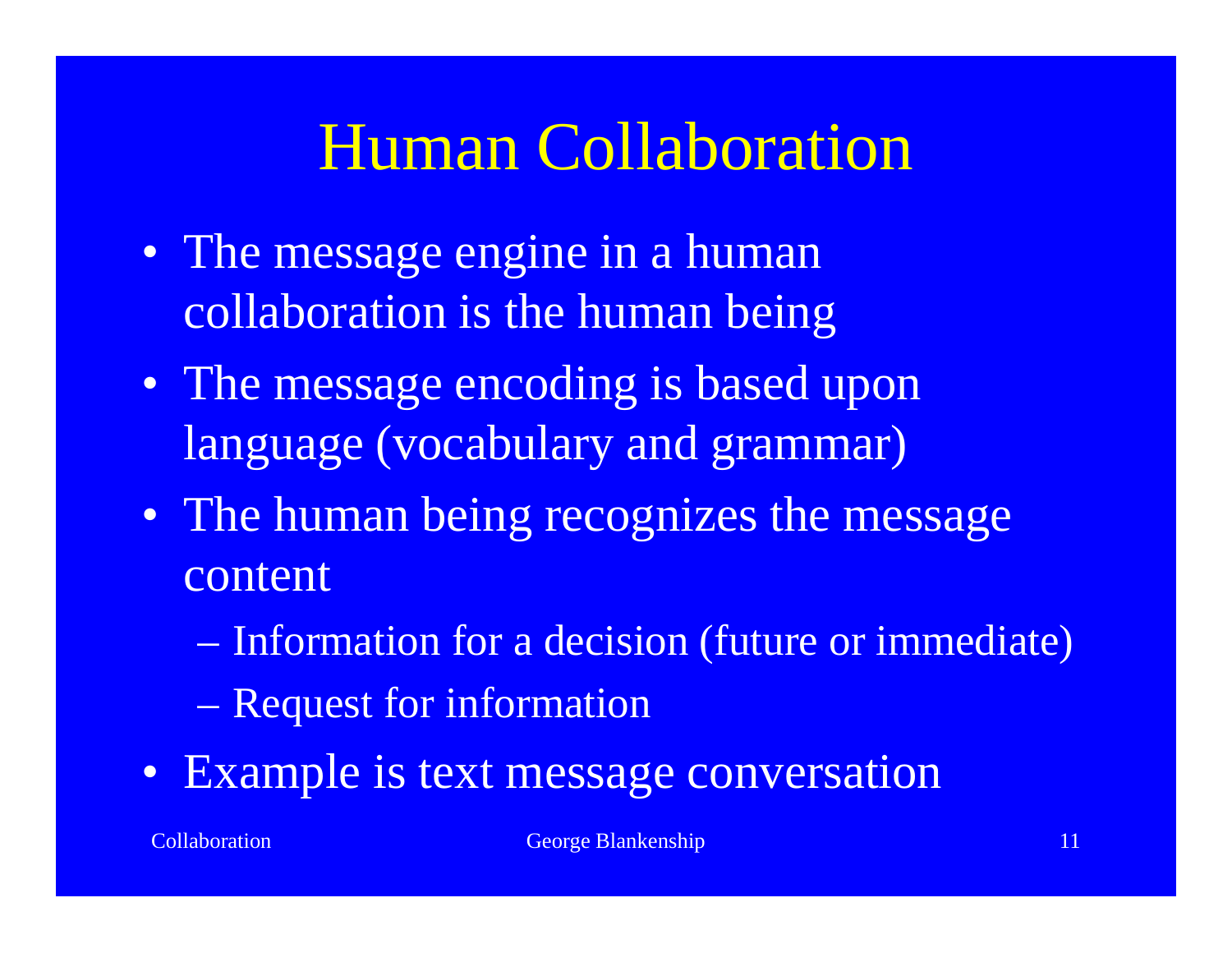#### System Collaboration

- The message engine in the collaboration of systems is an application program
- The message encoding is based upon a recognized standard (syntax and semantics)
- The application recognizes the message content
	- Write request to a database
	- Read request (simple read or complex computation)
- Example is an eCommerce interaction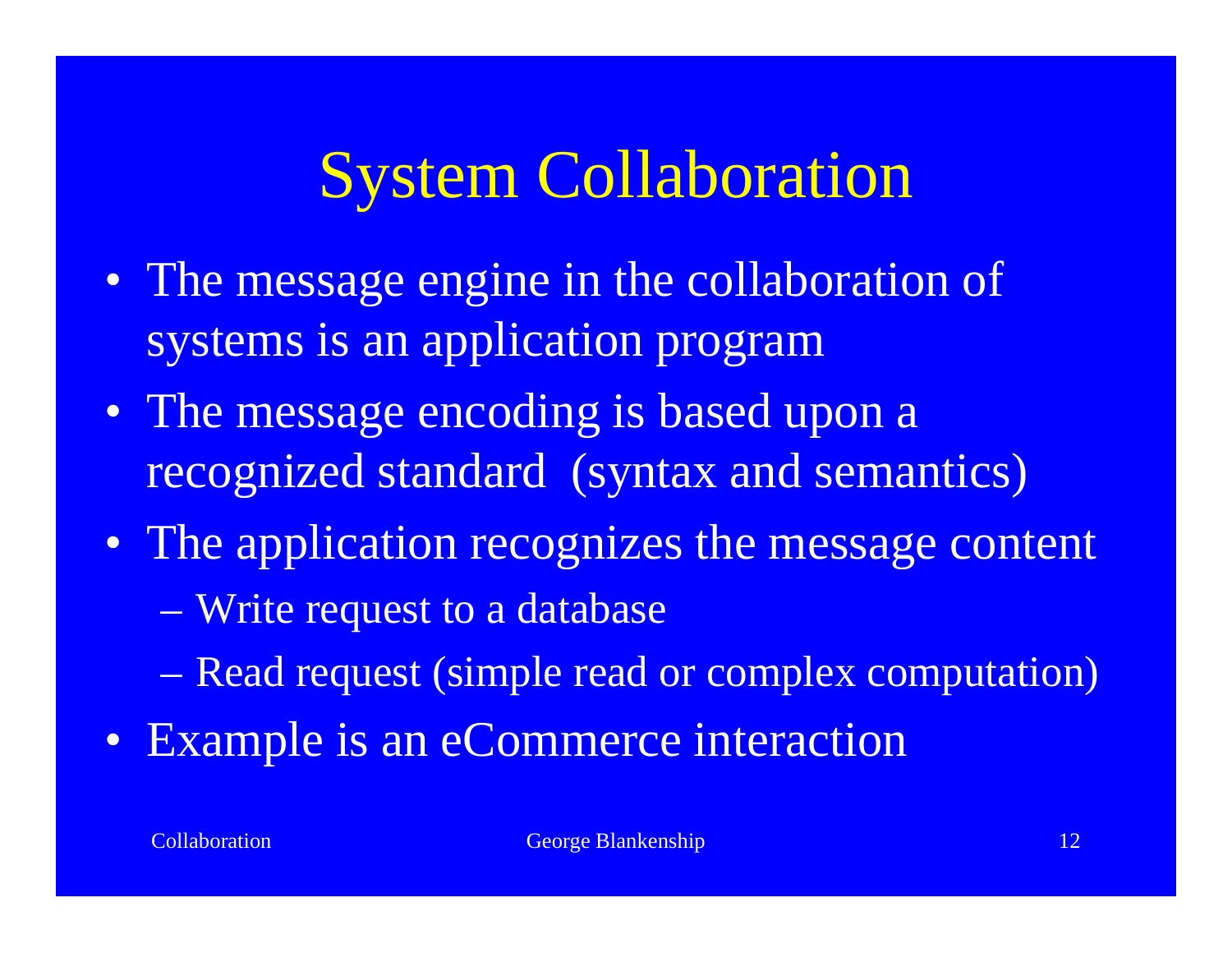#### A Mature Distributed System

- Department of Veterans Affairs
- Second largest agency of the US federal government
- Objective: to fulfill President Lincoln's promise "*To care for him who shall have borne the battle, and for his widow, and his orphan*" by serving and honoring the men and women who are America's veterans.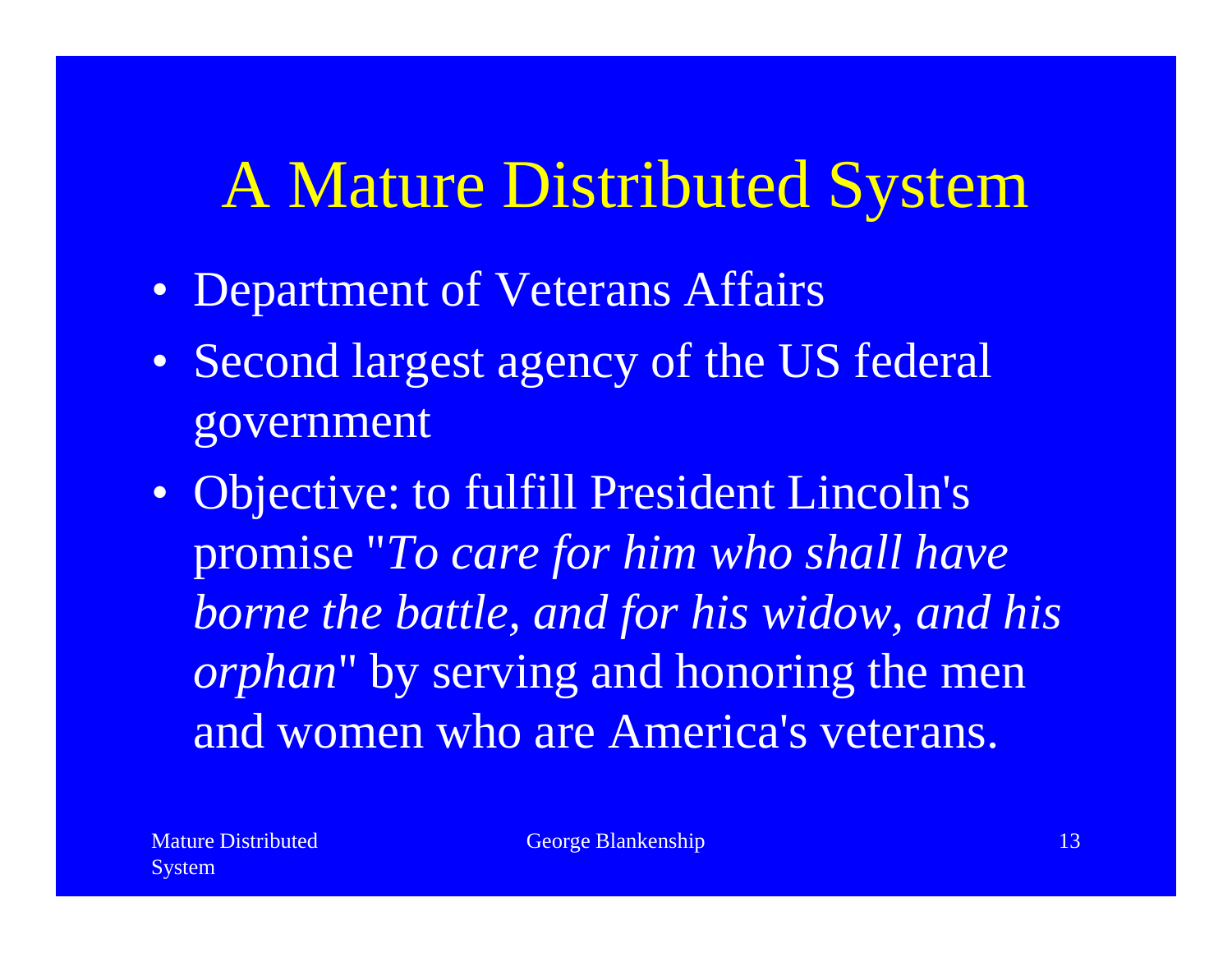#### Health System

- **The Veterans Health Administration (VHA) is the largest integrated health care system in the United States**
- **More than 1,240 sites of care**
	- **170 medical centers,**
	- **1061 ambulatory care and community-based outpatient clinics**
- **More than 9 million people receive care (2018)**
- **Components of Interest**
	- **VistA (medical center)**
	- **MPI/MVI (patient identify)**
	- **HDR (clinical information**
	- **VSSC (outcomes analysis)**

Mature Distributed System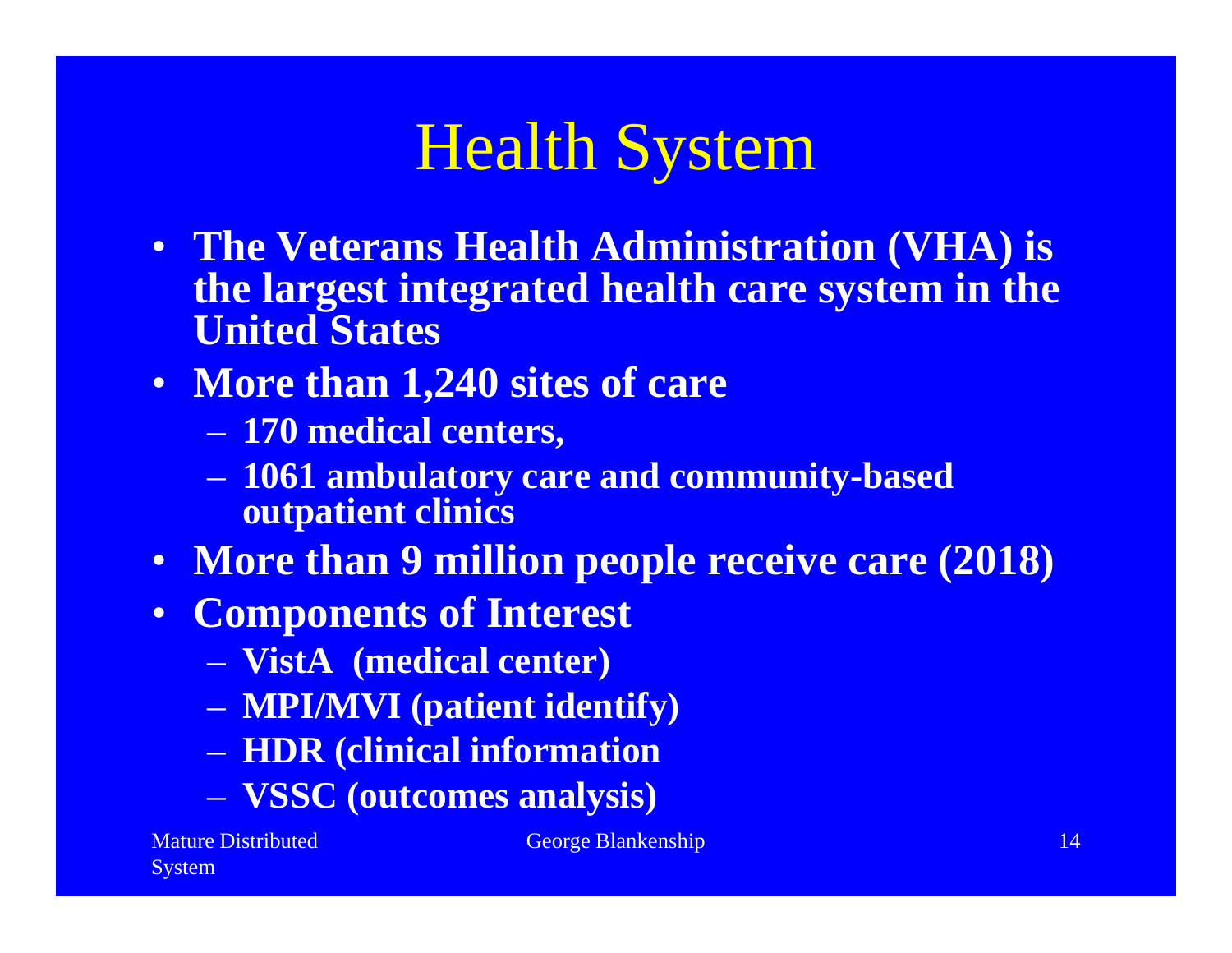#### VistA

- Veterans Information Systems and Technology Architecture (VISTA)
	- nationwide information system
	- Electronic Health Record (EHR)
	- developed by the U.S. Department of Veterans Affairs
- EHR system for a hospital system and its dependent work locations
- The hospital VistA complex must be able to support patient care when isolated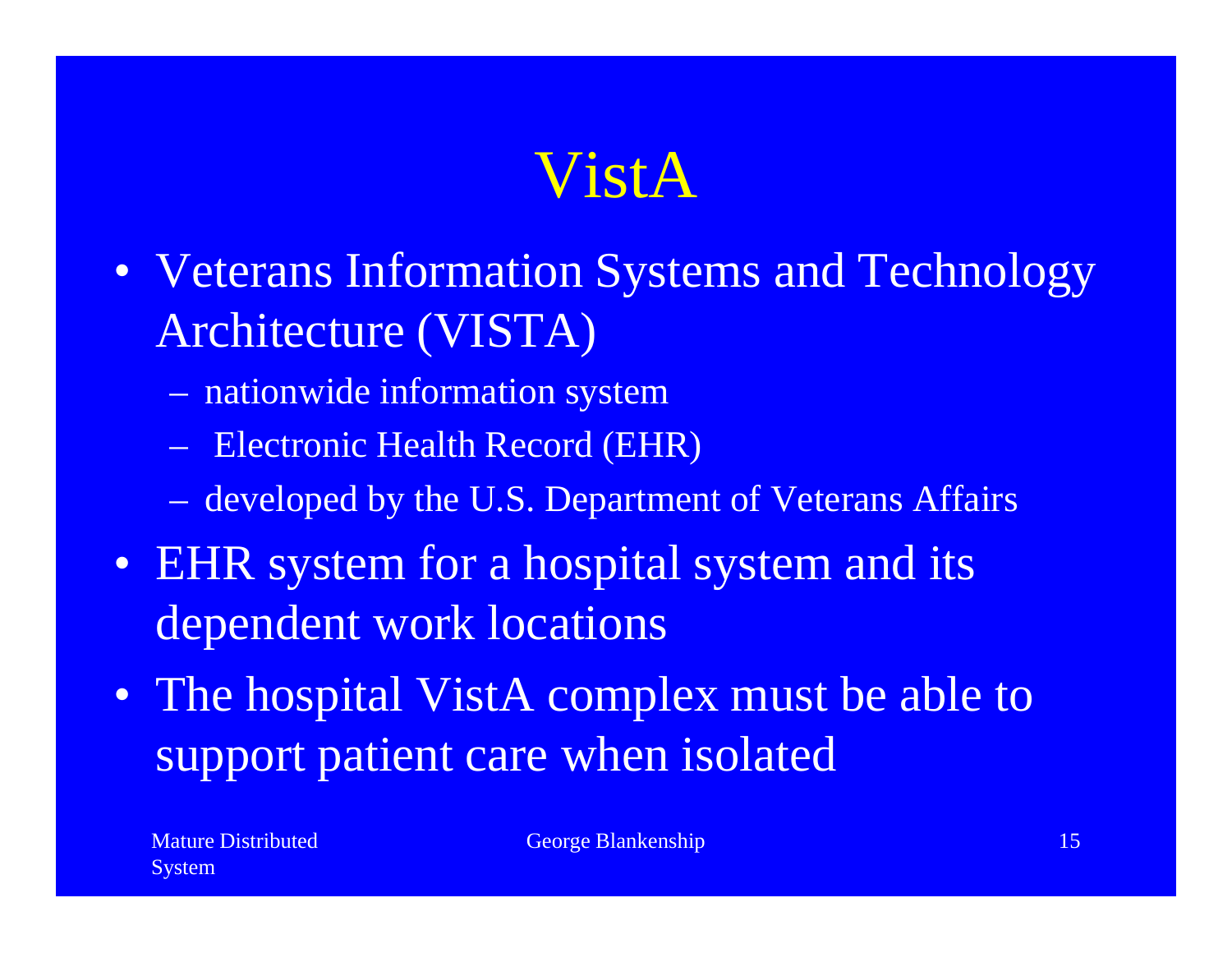## MPI/MVI

- Master Patient Index
- (additionally Master Veteran Index)
- Authoritative location of patient identity and selected other metadata information
- System register with the MPI for patient metadata information updates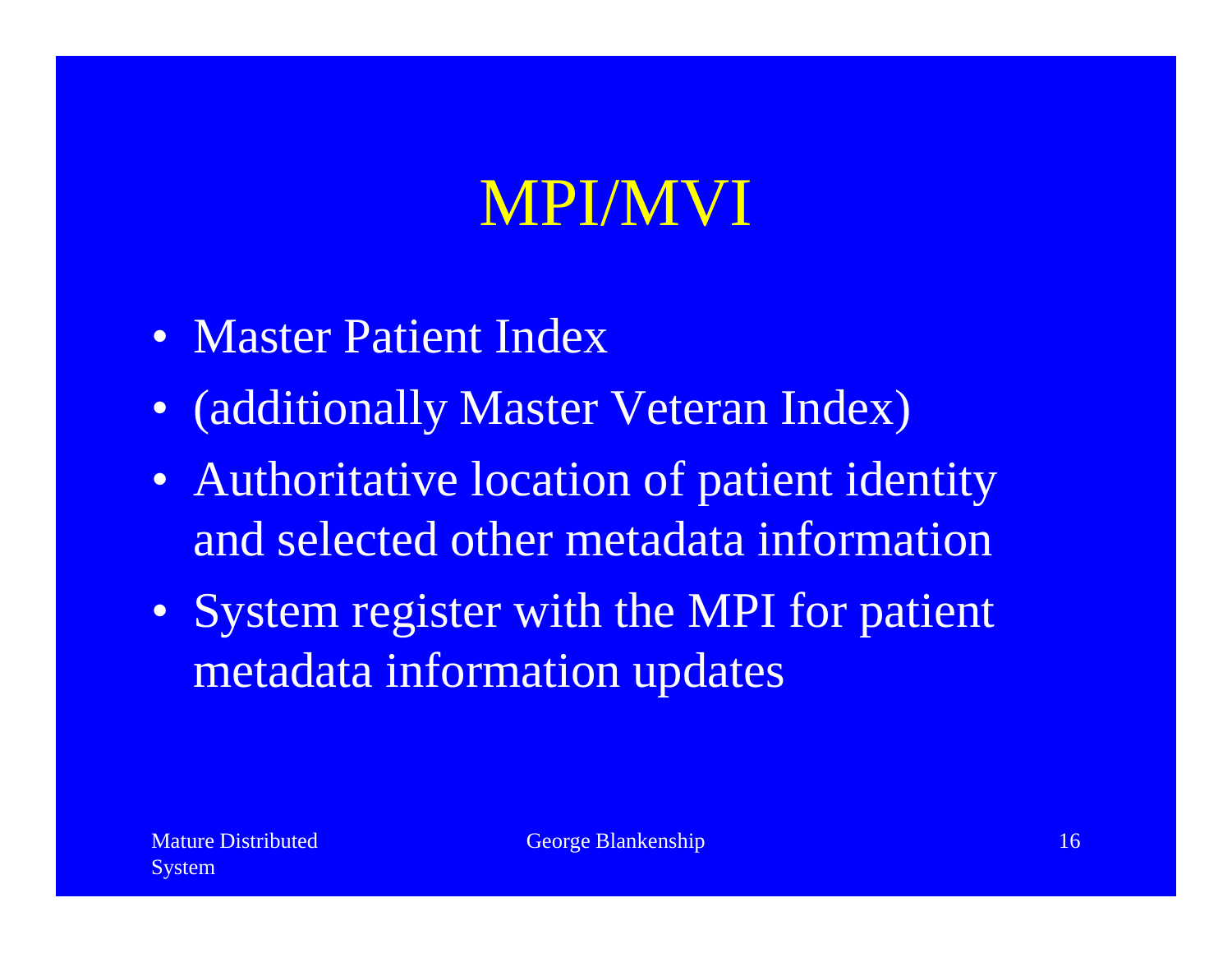### HDR

- Health Data Repository
- Record of Veterans clinical data
- Display clinical data from VistA systems
- Prescriptions
- Vital signs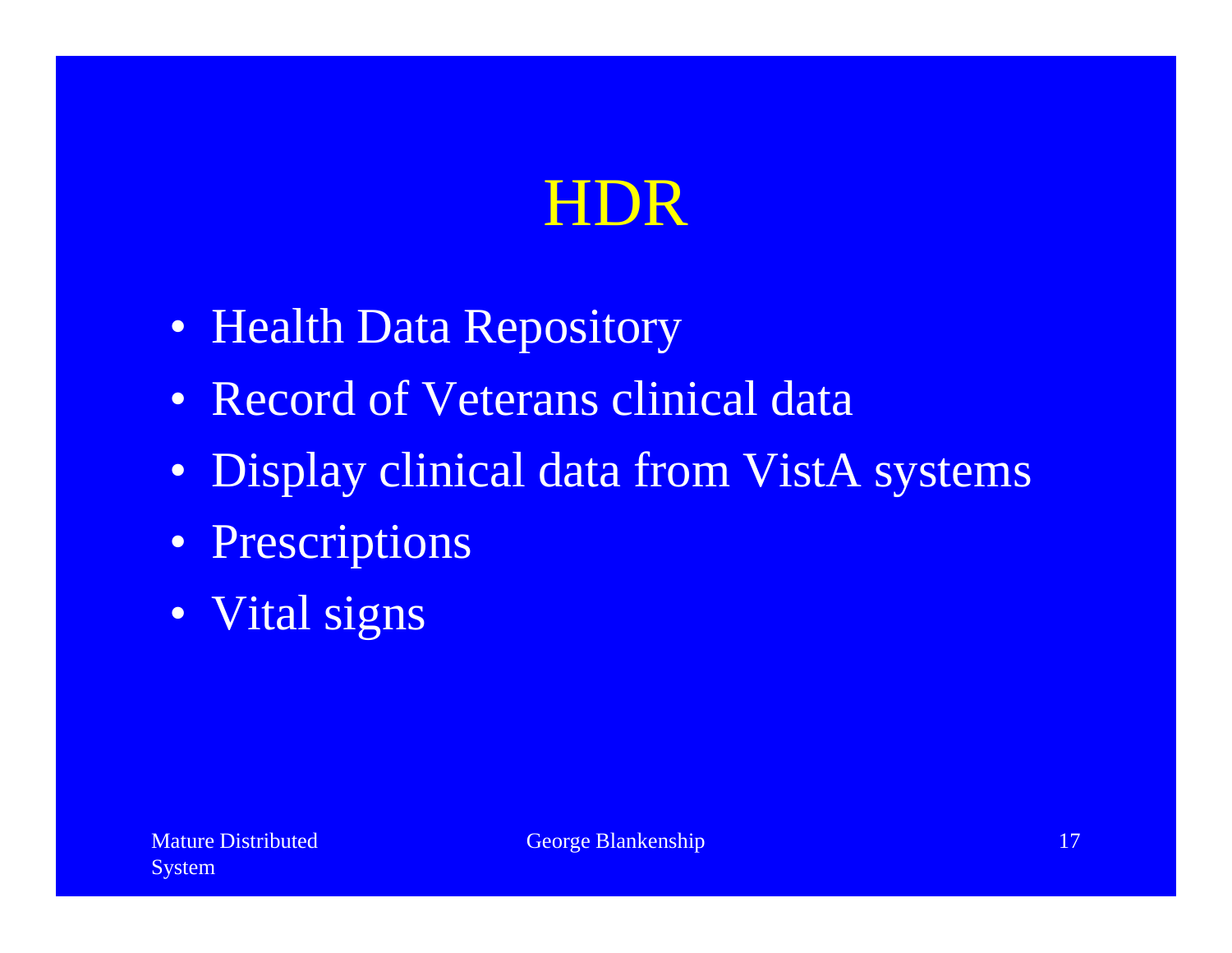## VSSC

- VHA Support Service Center Capital Assets
- Data warehouse
- Primary function of clinical interest is outcomes analysis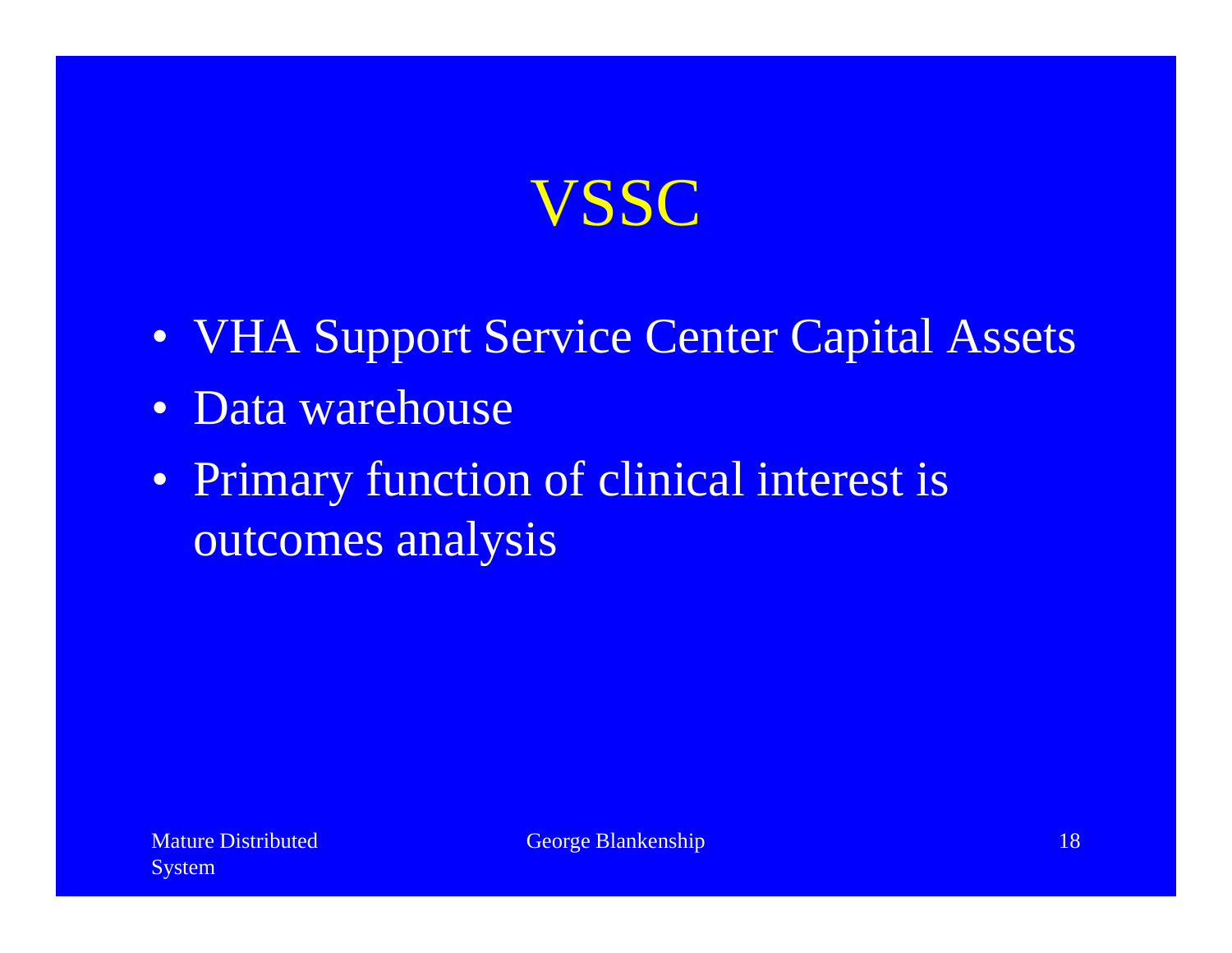## Objective of the New System

- Home Telehealth Program
- Support a large number of patients
- Remote monitoring of patient
- Care directed by Disease Management Protocol (DMP) with vital sign capture and video sent to a triage system
- Clinician uses collected data to closely monitor patient without bringing them to the hospital
- Benefits
	- Better level health with fewer emergencies
	- **Happier patients**
	- Lower costs

Addition of a New System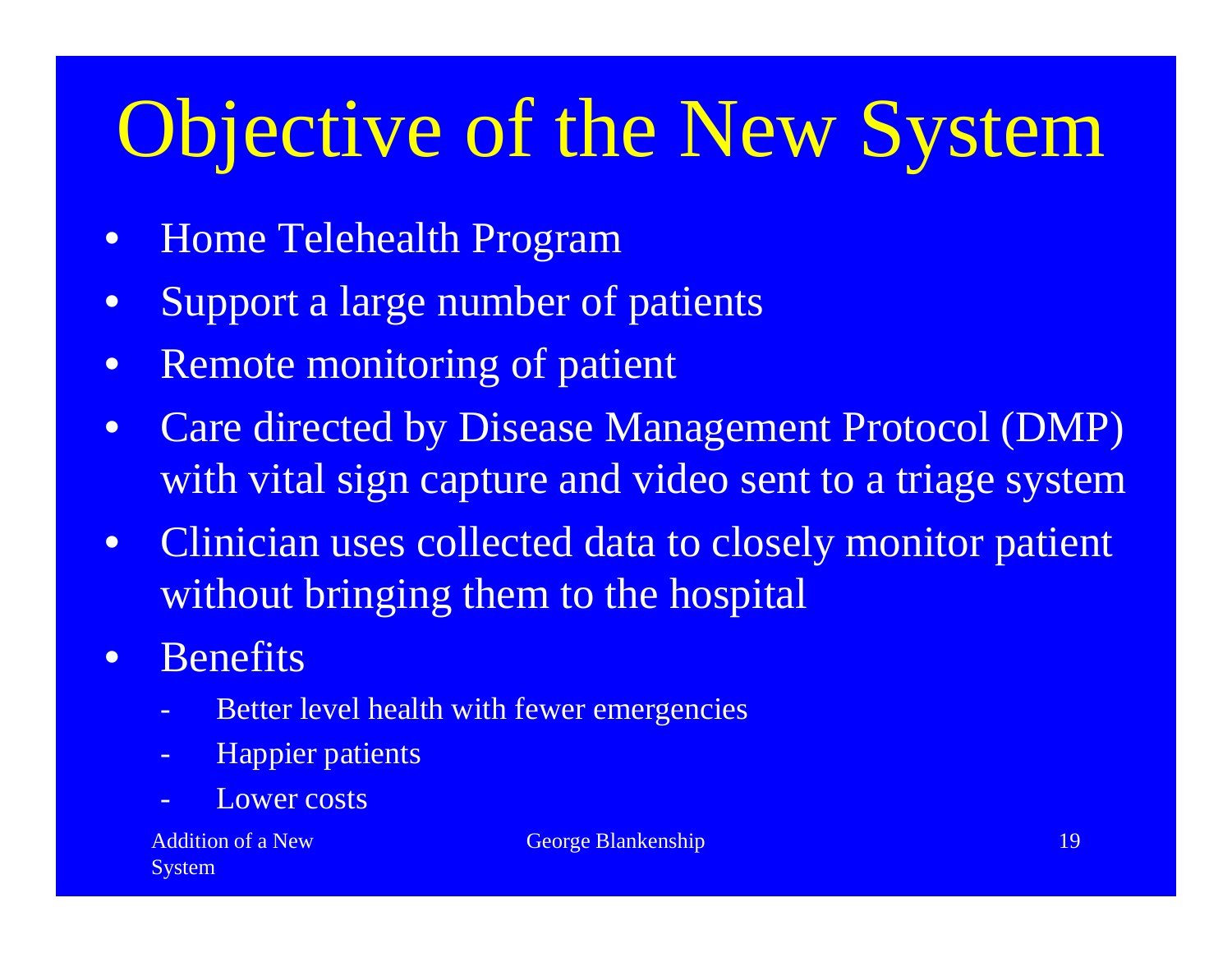## Description of the System

- Medical collection devices supplied to patient
	- Home device
	- Interactive Voice Response (IVR)
	- Independent mobile system (tablet, smart phone, ...)
	- Internet connected
- Triage system
	- Receives data from collection devices
	- Performs a required care analysis based upon DMP
	- Clinical desktop supplies a ranking of care importance
- System creates a data island
- System is not accessible by CPRS (VistA GUI)

Addition of a New **System**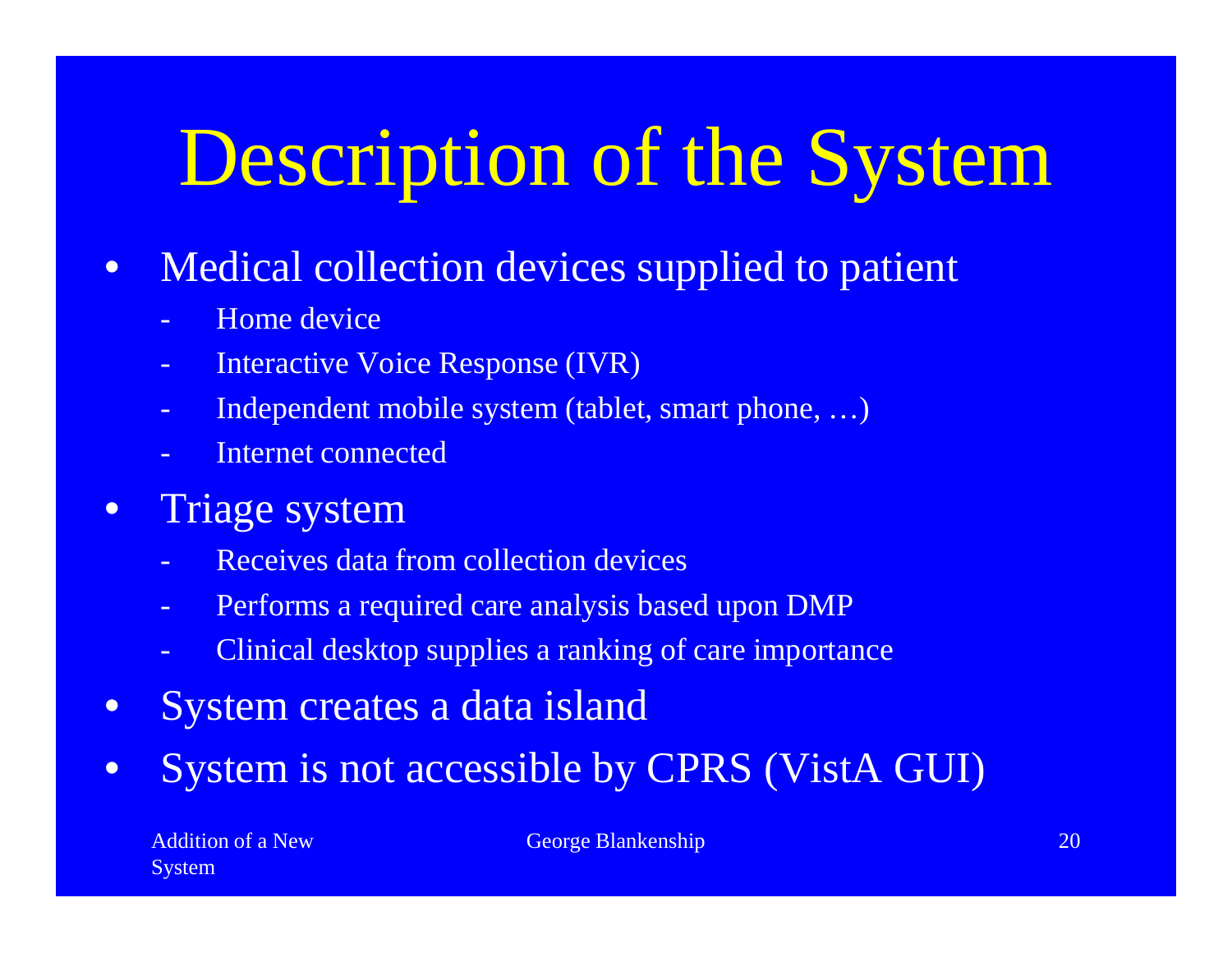### Integration Objective

- Eliminate the data island through integration with VA systems
- Patient identity is slaved to the MPI
- Patient data is placed in VistA and HDR databases using VA format definition
- CPRS user is able to access patient data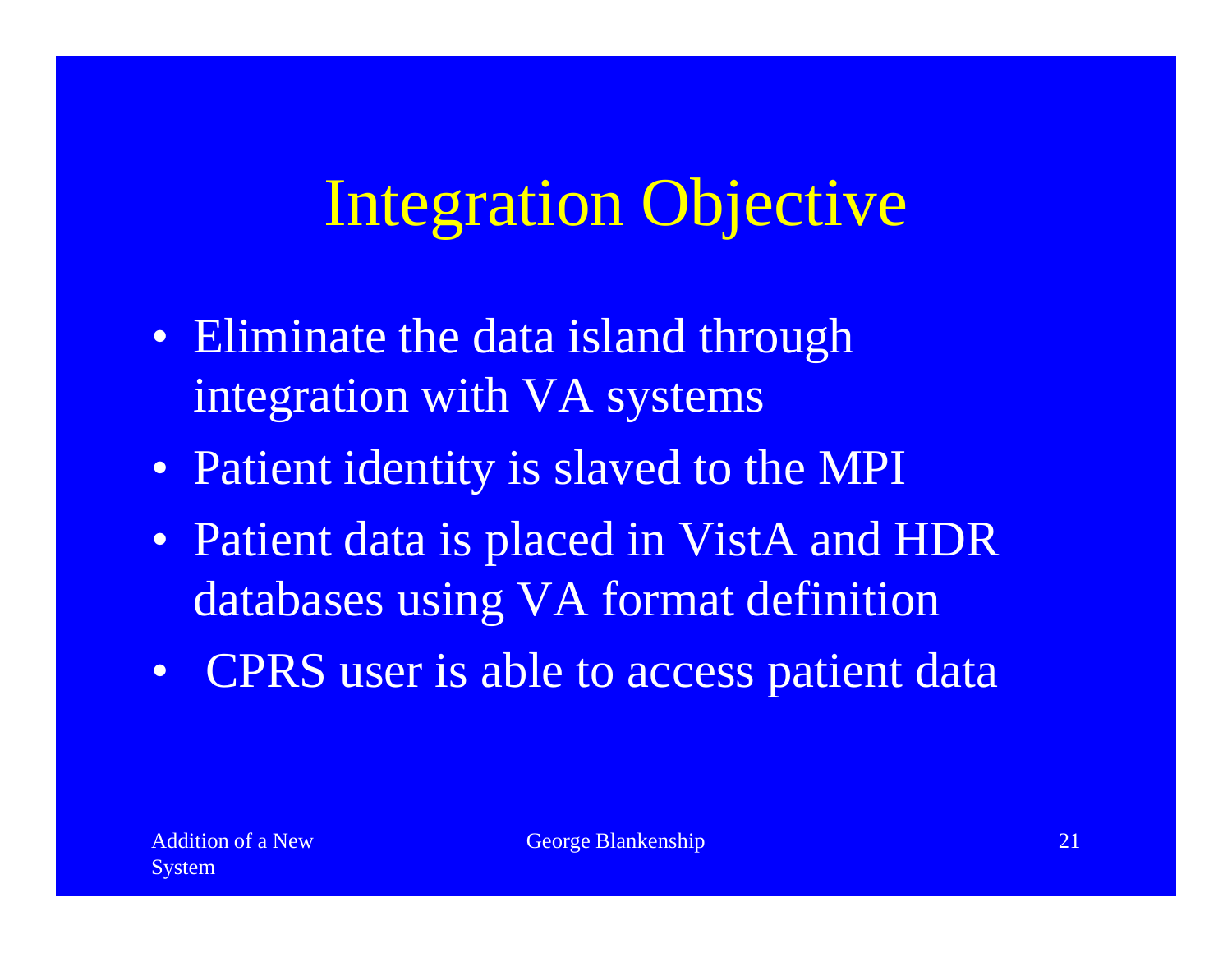

- 1. VA staff requests patient be considered for enrollment by sending VistA consult.
- 2. Care Coordinator completes the VistA consult action:<br>3. Care Coordinator initiates registration of patient from h
- Care Coordinator initiates registration of patient from Home Telehealth service using VistA
	- a) VistA sends HL7 sign-up message with patient identification to vendor system.
	- b) Vendor subscribes for MPI updates.
- 4. Care Coordinator links device with patient record and arranges to have device installed in the patient's home.
- 5. The patient uses the in-home device to capture vital signs and respond to any questions
- 6. Device exchanges information with vendor server, normally once per day
- a) Vendor sends measurement data to the Health Data Repository (HDR) via the Interface Engine using HL7.
- 7. Using Vendor Viewer, Care Coordinator logs into vendor system to review patient information.
- 8. Care Provider and Care Coordinator can review Home Telehealth and VistA information in VA Viewer (CPRS and VistAWeb).
- 9. Vendor server sends draft Monthly Progress Notes to facility VistA server.

#### Addition of a New System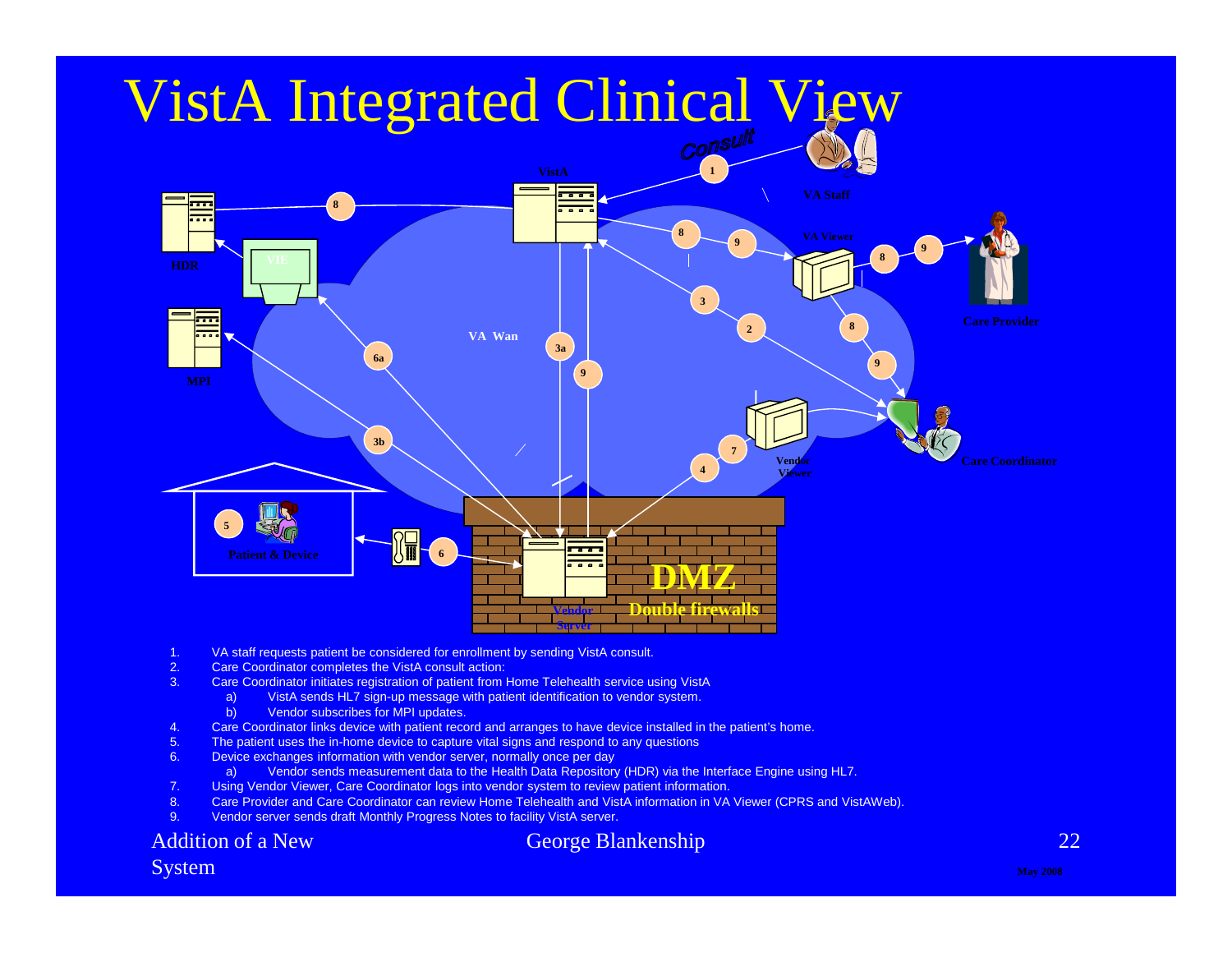# System Development Life Cycle

- Birth and Death of a System (SDLC Phases)
- (Phase I) Requirement gathering and analysis
- (Phase II) Design
- (Phase III) Implementation or coding
- (Phase IV) Testing
- (Phase V) Deployment
- (Phase VI) Maintenance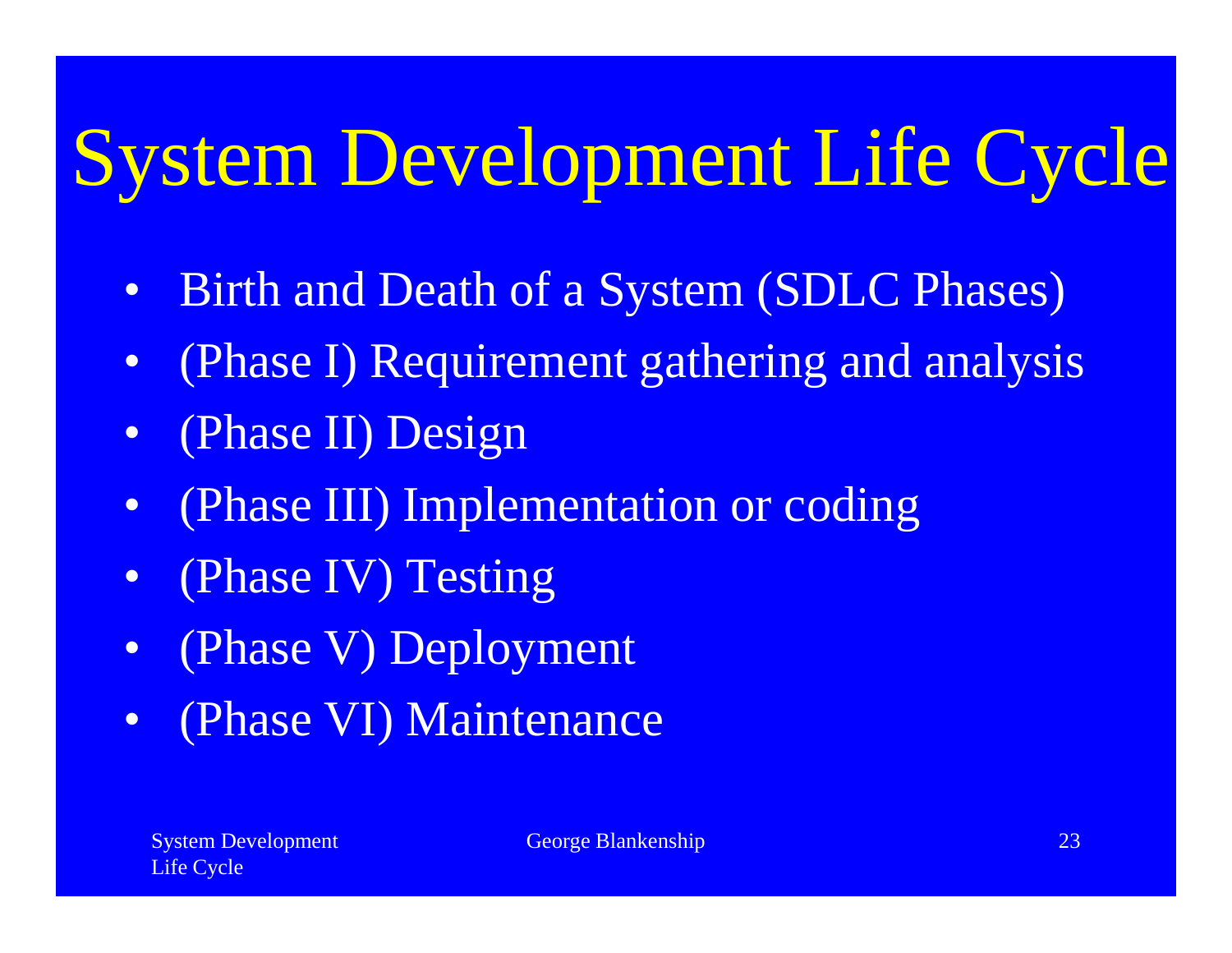# Integration Activity

- Basic objective is that the new system has "all" the aspects of the existing systems
- Phase I (performed before procurement)
	- Create document defining new system operational objectives
	- Collect documents defining existing environment
- Phase II (performed before procurement)
	- Generate requirements for new system
- Phase IV (performed as part of the RFU activity)
	- Validate new system performs as expected prior to operational deployment
- Phase V (performed as part of the RFU activity)
	- Validate new system performs as expected in operational test lab
- Phase VI
	- Monitor new system performance

System Development Life Cycle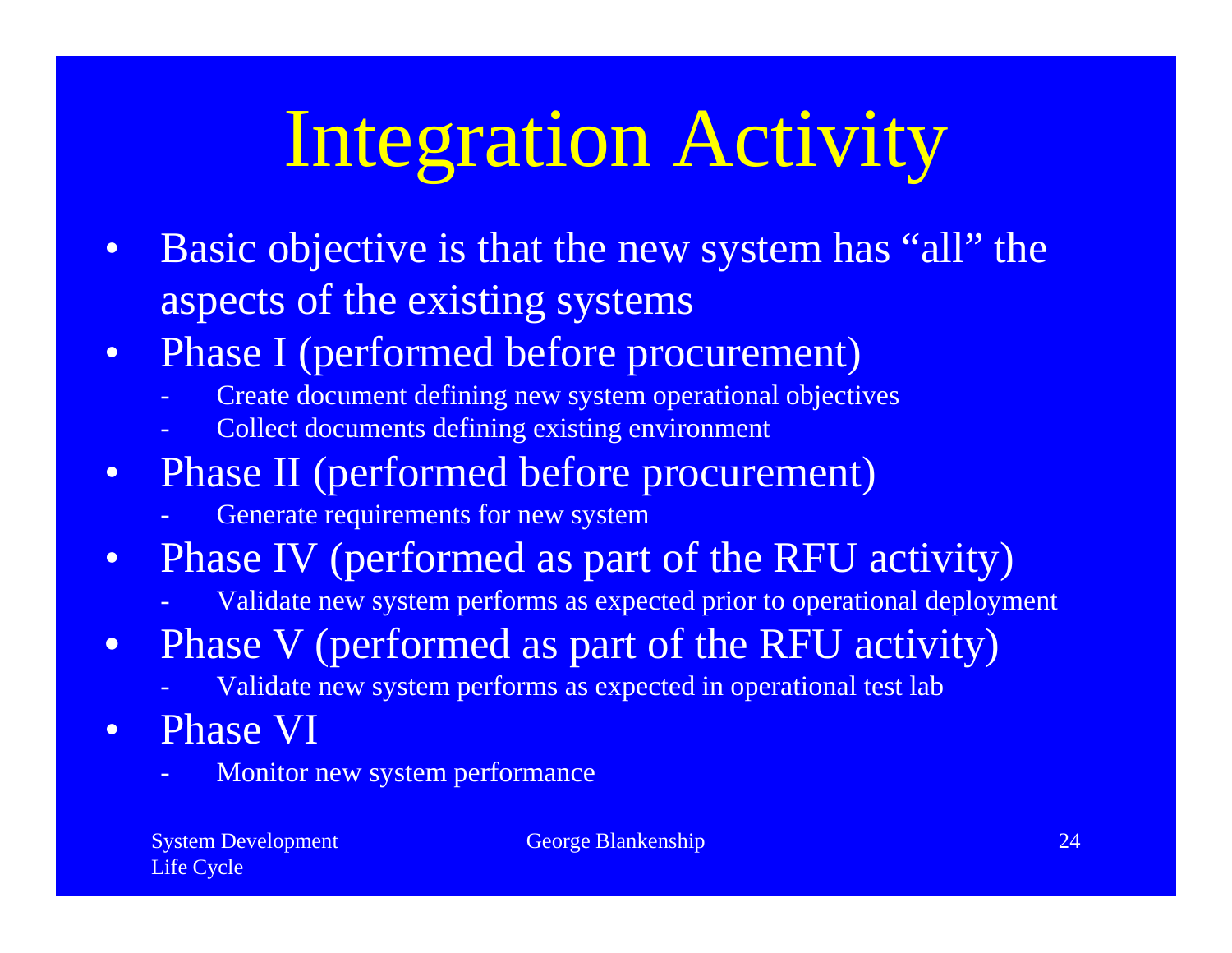## Items of Concern

- Basic objective is that the new system has "all" the aspects of the existing systems
- (Phase I)
	- Documentation is stale as soon as it is published
- (Phase IV)
	- Is there an existing lab?
	- Is the existing lab able to support the required testing?
- (Phase V)
	- Is there a pre-deployment lab with all existing systems?
- (Phase VI)
	- Is there group responsible for system monitoring?
	- Is the monitoring adequate?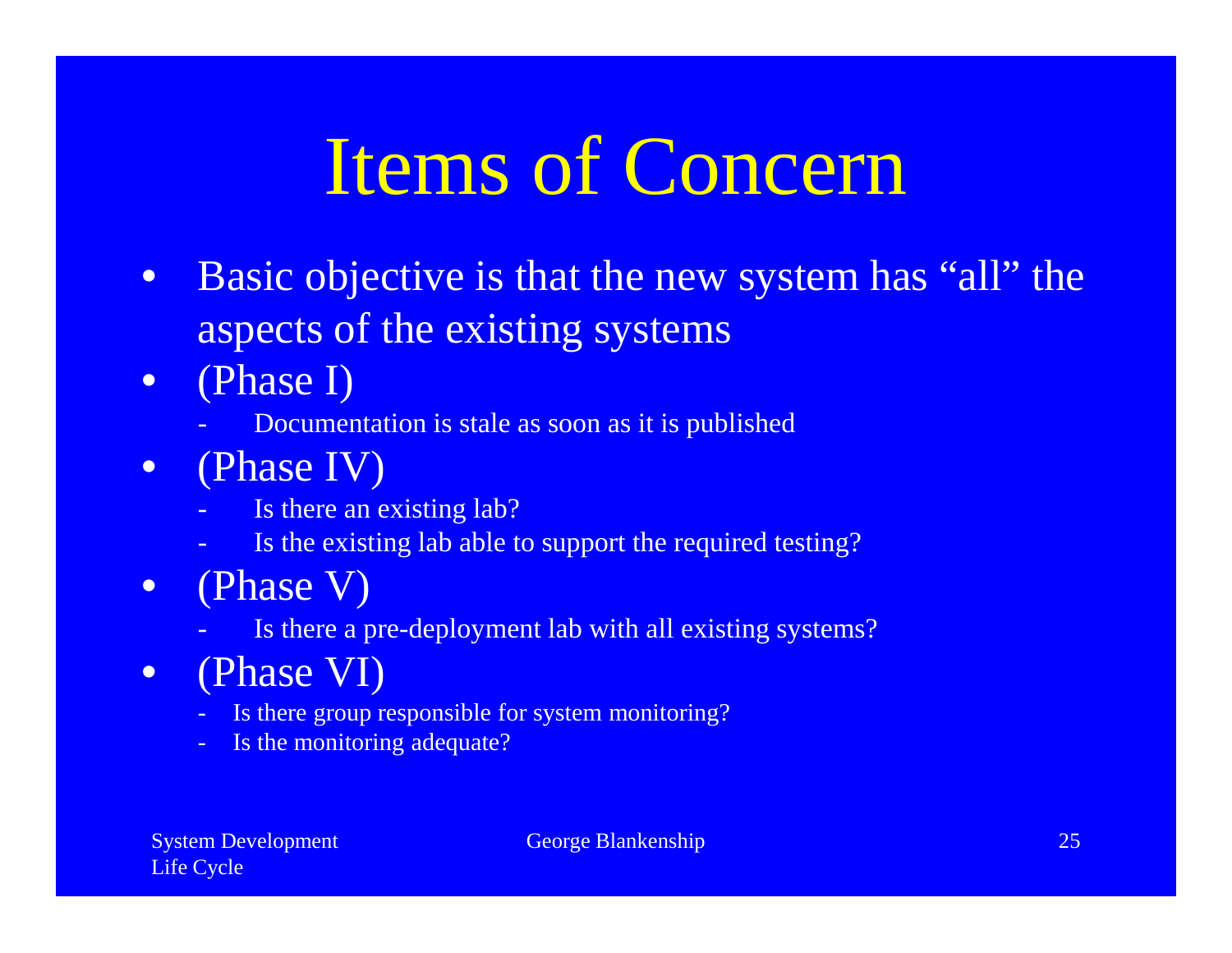# Approach to the Concerns

- Basic objective is that the new system has "all" the aspects of the existing systems
- (Phase I)
	- Build a validation lab to validate collected documents
- (Phase IV)
	- Build a validation lab to confirm compliance
- (Phase V)
	- Build a pre-deployment lab with existing application and representative database
- (Phase VI)
	- Build a monitor to evaluate the operation of the new system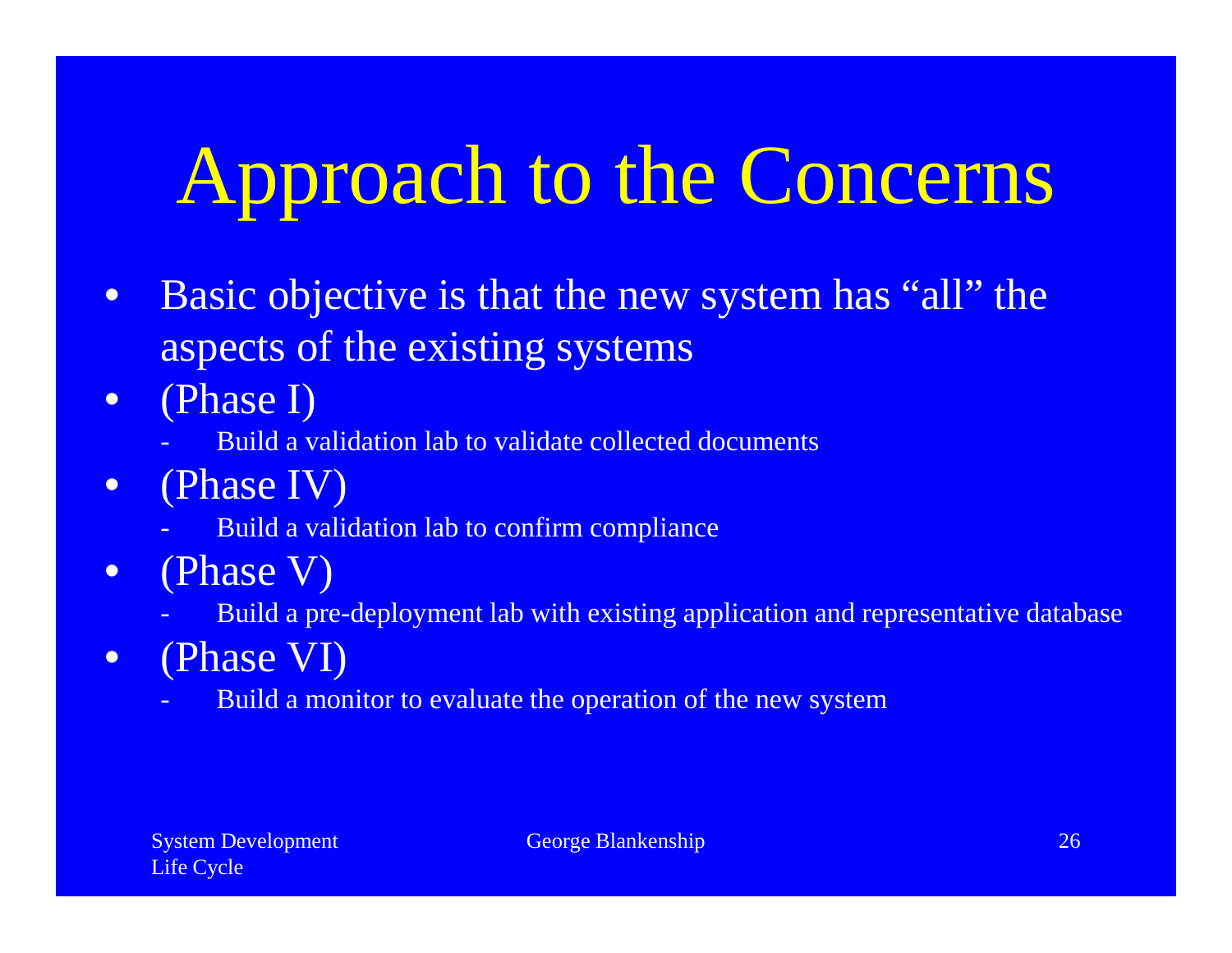## New System Requirements

- Collect the set of documents defining current environment
	- The document set is drawn from each system in the existing environment
	- The documents is relevant within the environment, but may be of little use to external systems
- Draft of requirements document for new system based upon the collected documents
	- The documents must be relevant to an external perspective
- Validation of the requirements document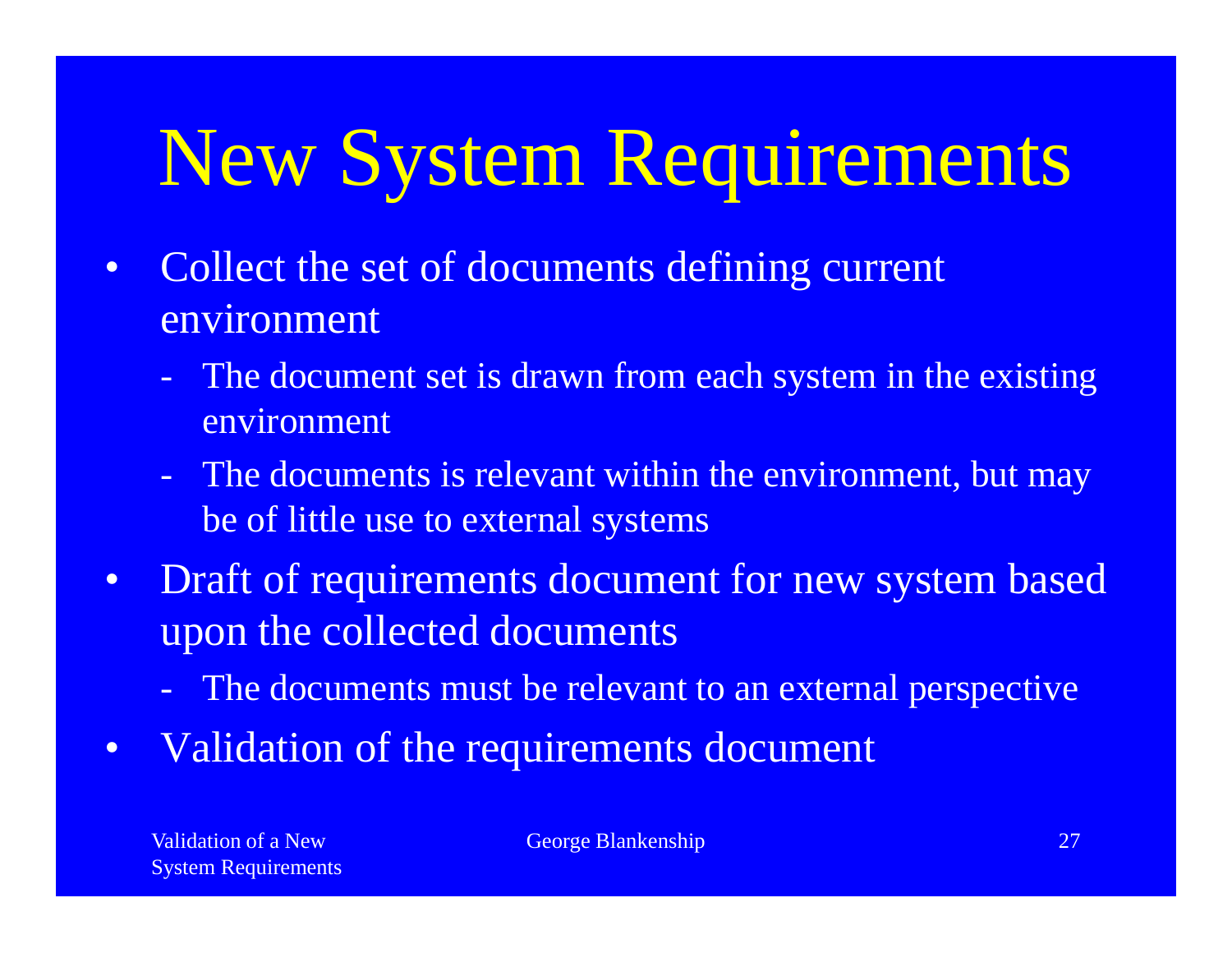## Reference Engine SDLC

#### • (Phase I

- Preconditions are notional concepts for an actual requirements document
- (Phase II)
	- Requirements document for reference engine
	- Validation plan for use of reference engine
- (Phase V)
	- Validation of proper response by reference engine
- (Phase VI)
	- Update of new system requirements document
	- Return to Phase II, if missing requirements are discovered

Validation of a New System Requirements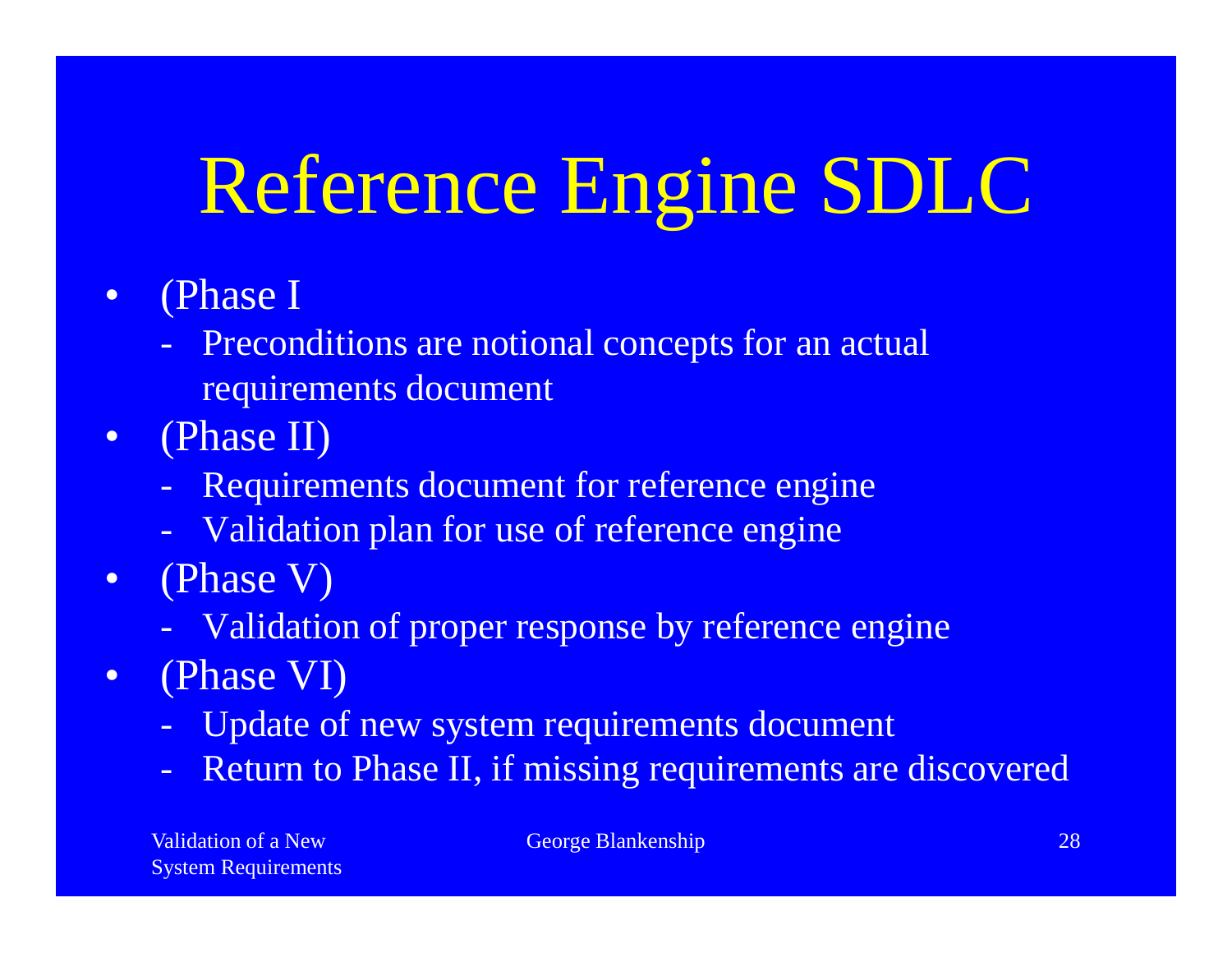## Validation Engine SDLC

- (Phase I)
	- Requirements document for new system are final
	- Reference engine is the basis for the validation engine
- (Phase II)
	- Design document for modifications to reference engine
	- Design of test scripts for new system validation
- (Phase V)
	- Validation of proper responses by reference engine and the validation engine
- (Phase VI)
	- Update due to VA system (existing environment) change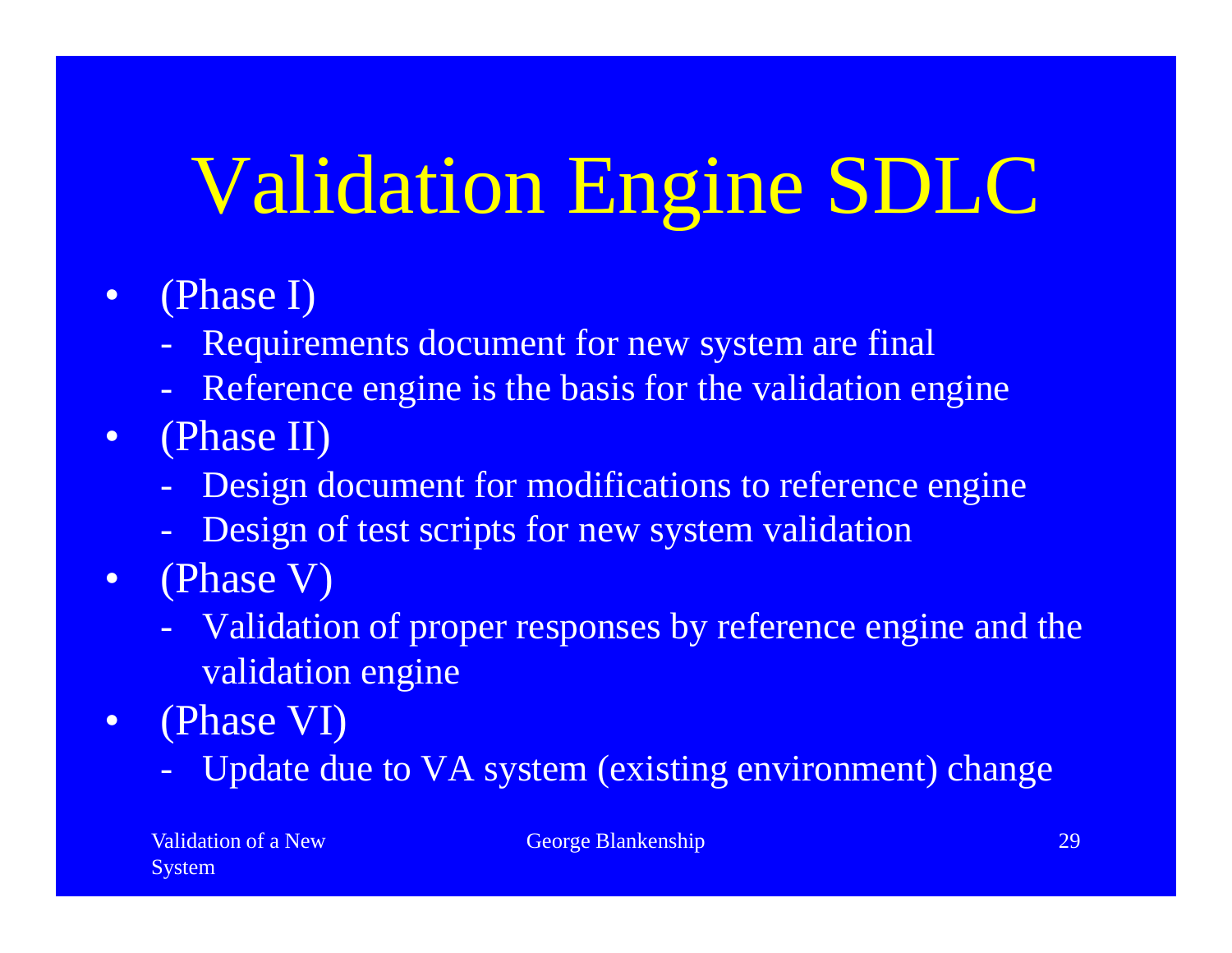## Validation Tests

- The validation uses a black box approach
	- Testing starts with a precondition setup in the validation engine and the SUT
	- No modification is required in the SUT
	- The SUT operates normally as if it were in a production environment
	- The validation engine uses a finite state machine (FSM) to identify that the received messages are proper
- A validation test is a set of message exchanges
	- One system will start a processing sequence (message sequence)
	- The validation engine uses a script to direct the responses to SUT messages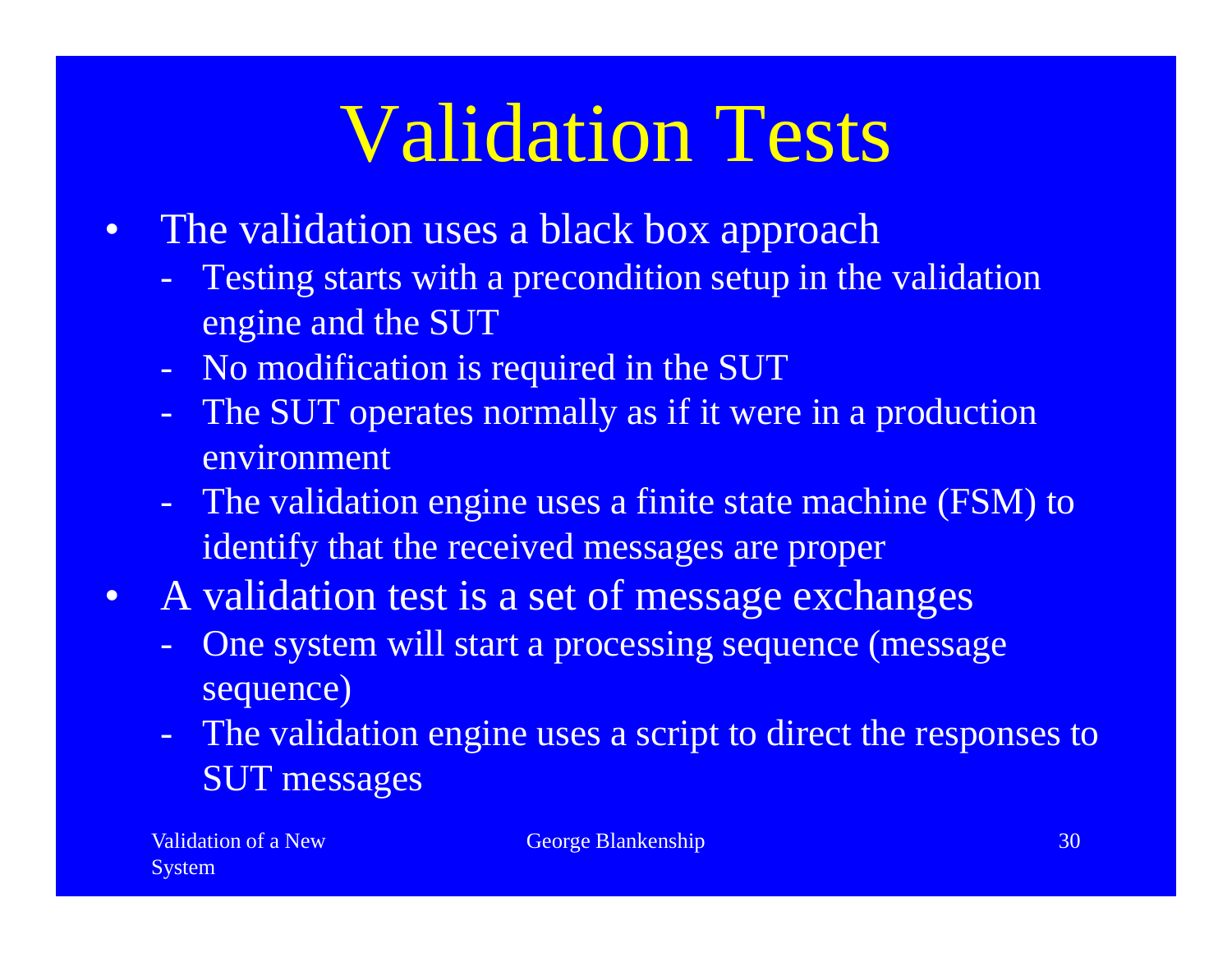## Validation of a New System

#### • Preconditions

- Validation of a New System
- Reference engine has validated the new system requirements document
- The validation test plan is complete
- Validation lab exists
- New system passed internal SDLC
	- Any problem found during a new system validation returns the system to a **not RFU state**
	- The new system must be **RFU** (by their measure) before validation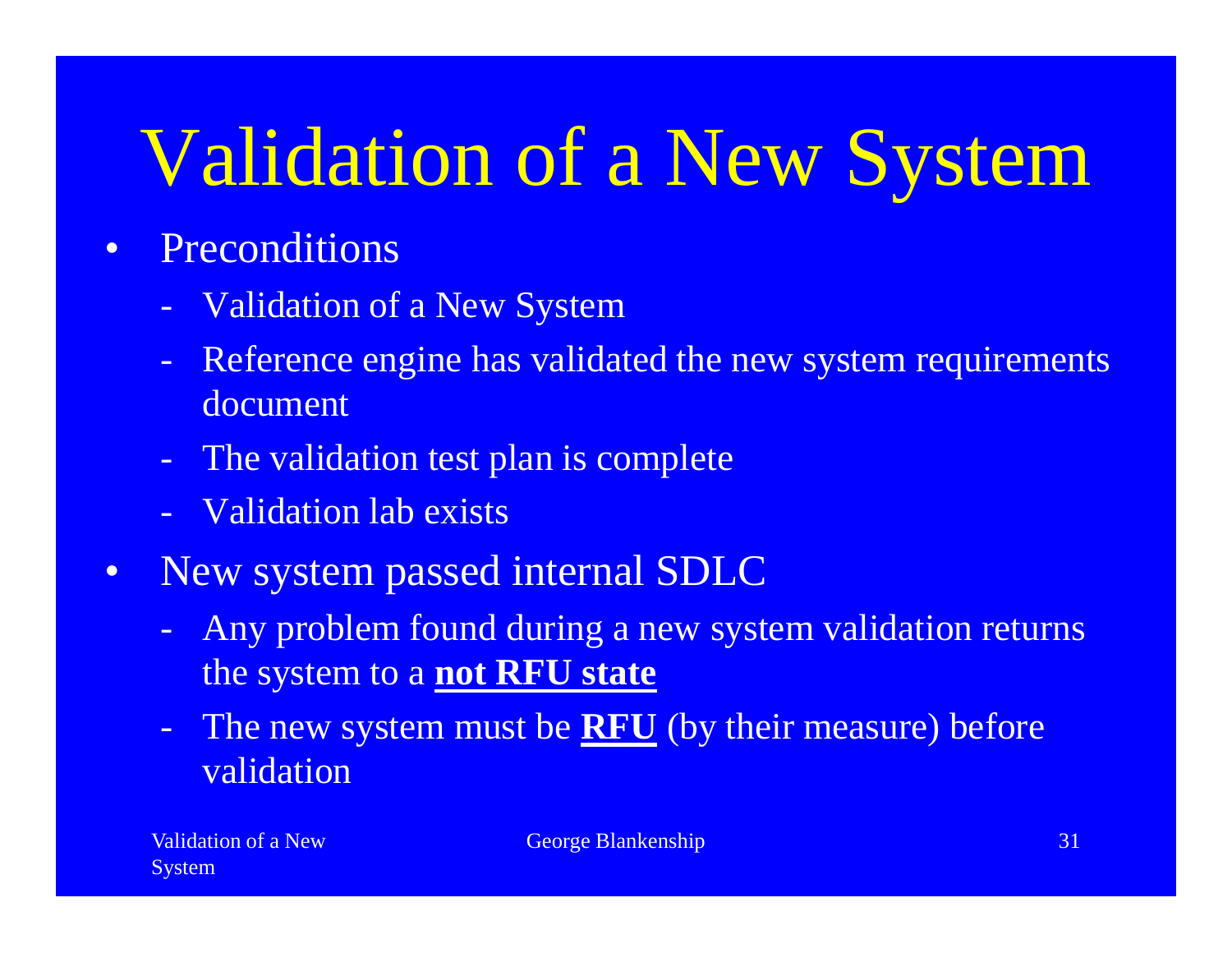## Validation Laboratory

- Internet based laboratory
	- All test sets defined
	- Reference engine is the basis for the validation engine
- (Phase II)
	- Design document for modifications to reference engine
	- Design of test scripts for new system validation
- (Phase V)
	- Validation of proper responses by reference engine and the validation engine
- (Phase VI)
	- Update due to VA system (existing environment) change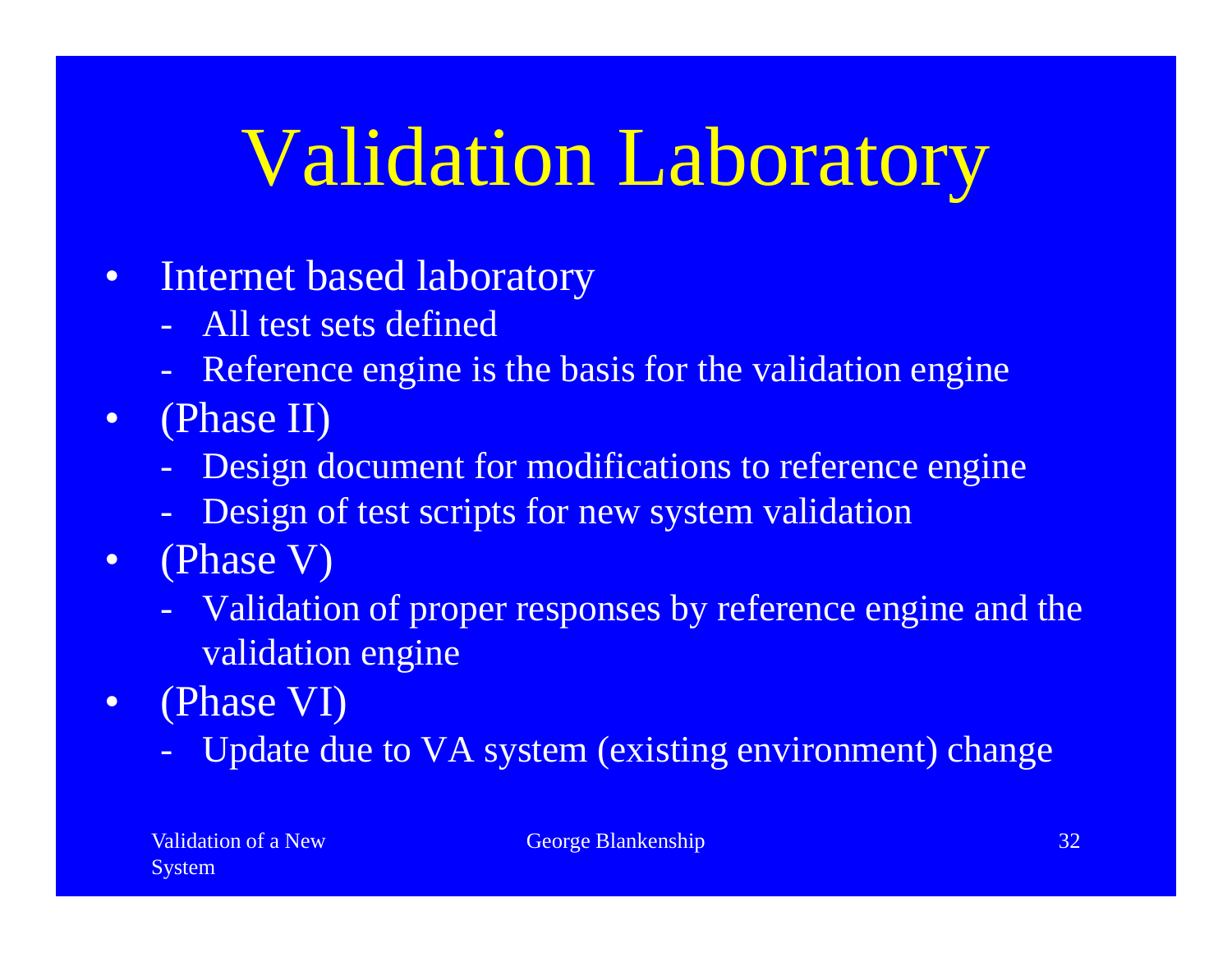## Validation Environment

- New System owner laboratory
	- System Under Test (SUT) resides in the system owner lab
	- The SUT administrator is single point of contact
- Validation laboratory
	- Validation engine emulating existing collaboration environment
	- Test conductor administers the testing
	- The validation engine generates testing results in an email to the SUT administrator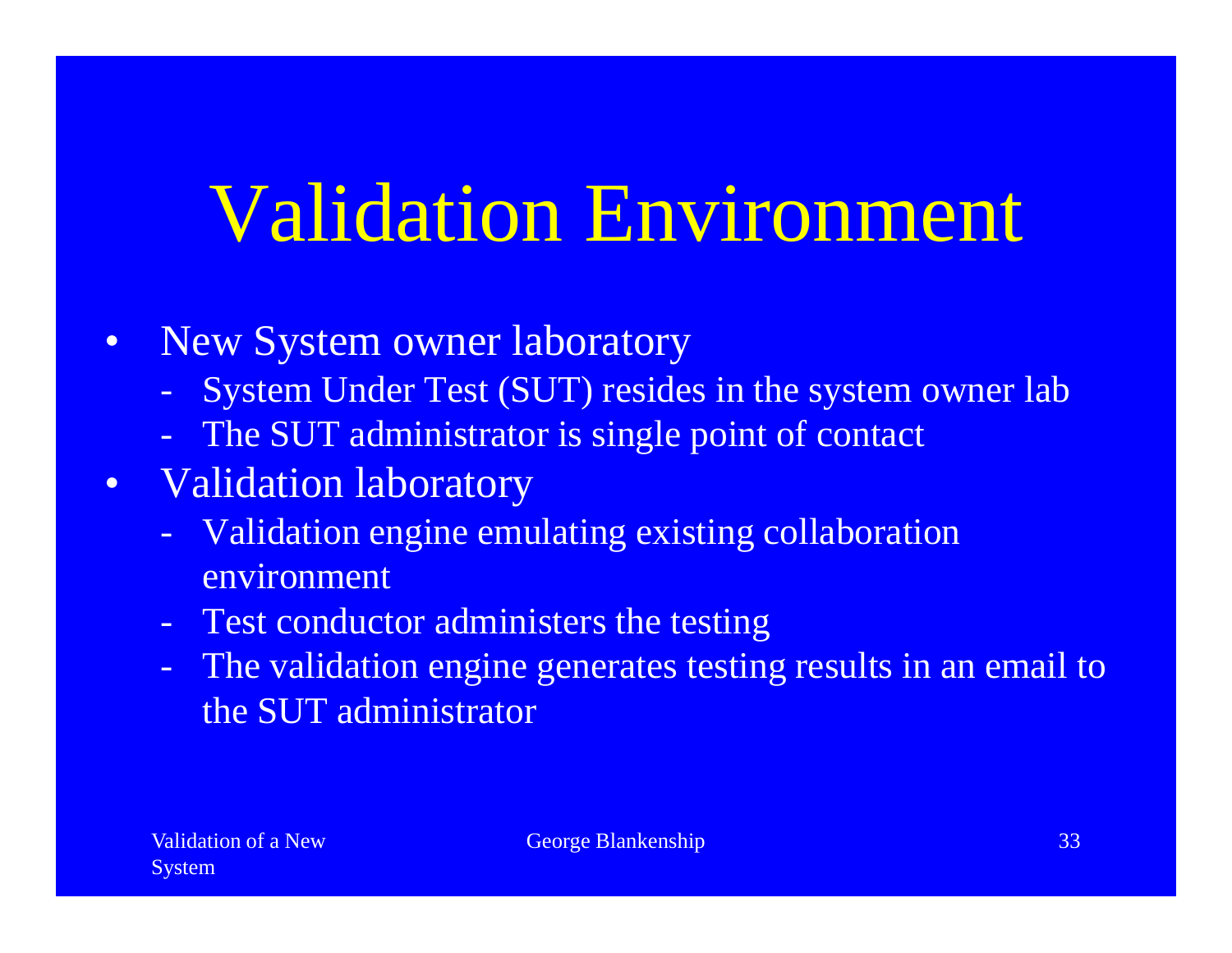## Validation Demonstration

- Testing laboratory used for the demonstration is the one used for the validation of new systems for the VA EHR environment
- **BLANKENSHIP11**5 supplies the **SUT**
- **EITL** supplies the **validation engine**
- I am the test conductor, there is no SUT administrator
	- A test will be started that does not require an SUT setup
	- The test administrator will start the test
	- No manual intervention is required
- Upon completion, the validation engine sends an email to the SUT administrator with a summary report

**Validation Demonstration**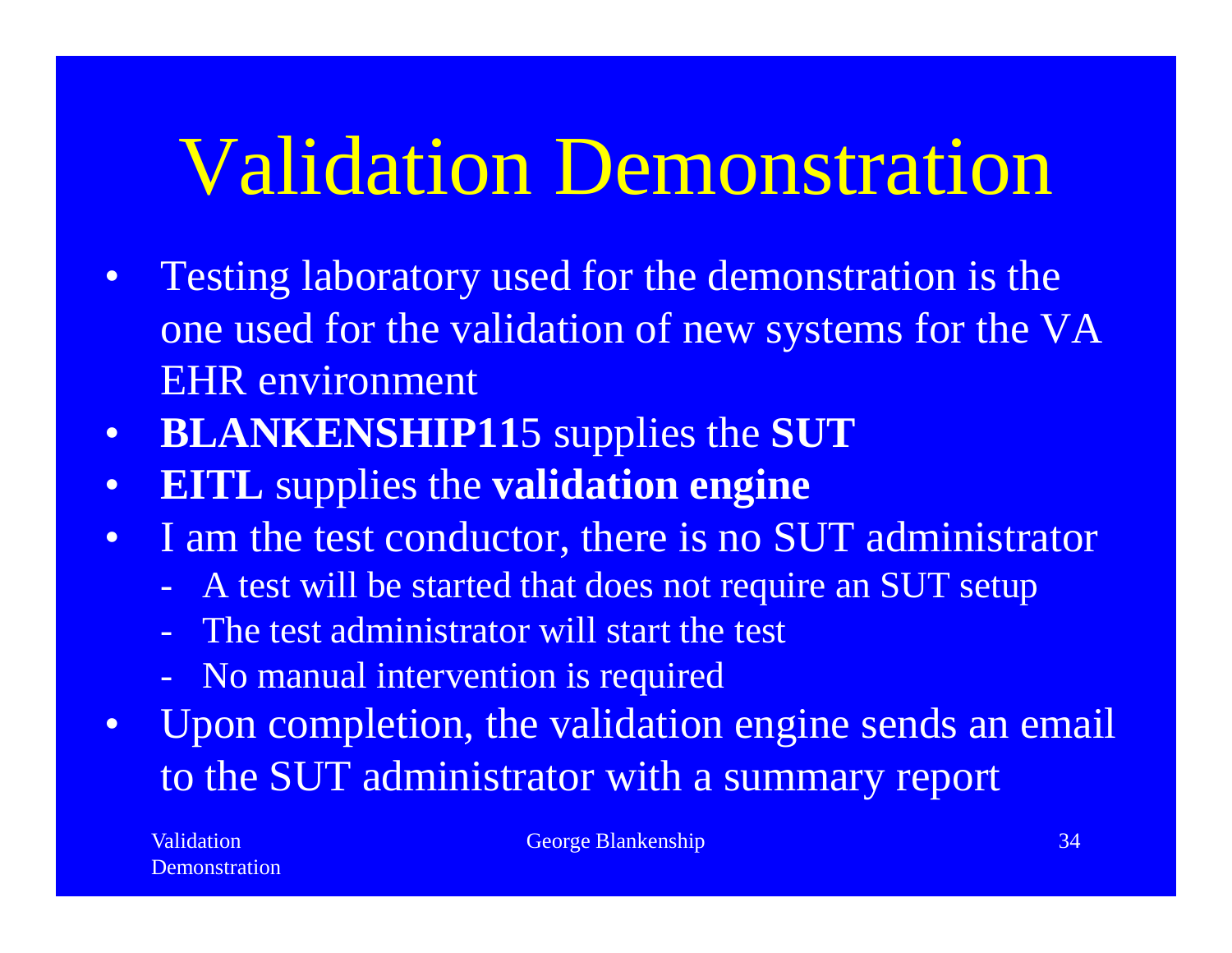## Lessons Learned

- Probability of an exceptional condition is non-zero.
	- A portion are the result of code defects
	- A portion are the result of defective intermediate entities
	- A portion are the result of environmental issues
	- The processing of the condition could be very interesting
- A collaborative processing distributed system must have a minimal amount of manual intervention due to delay and erroneous responses
- A distributed system must address the ability for disconnected operation
- A distributed system must address redundancy